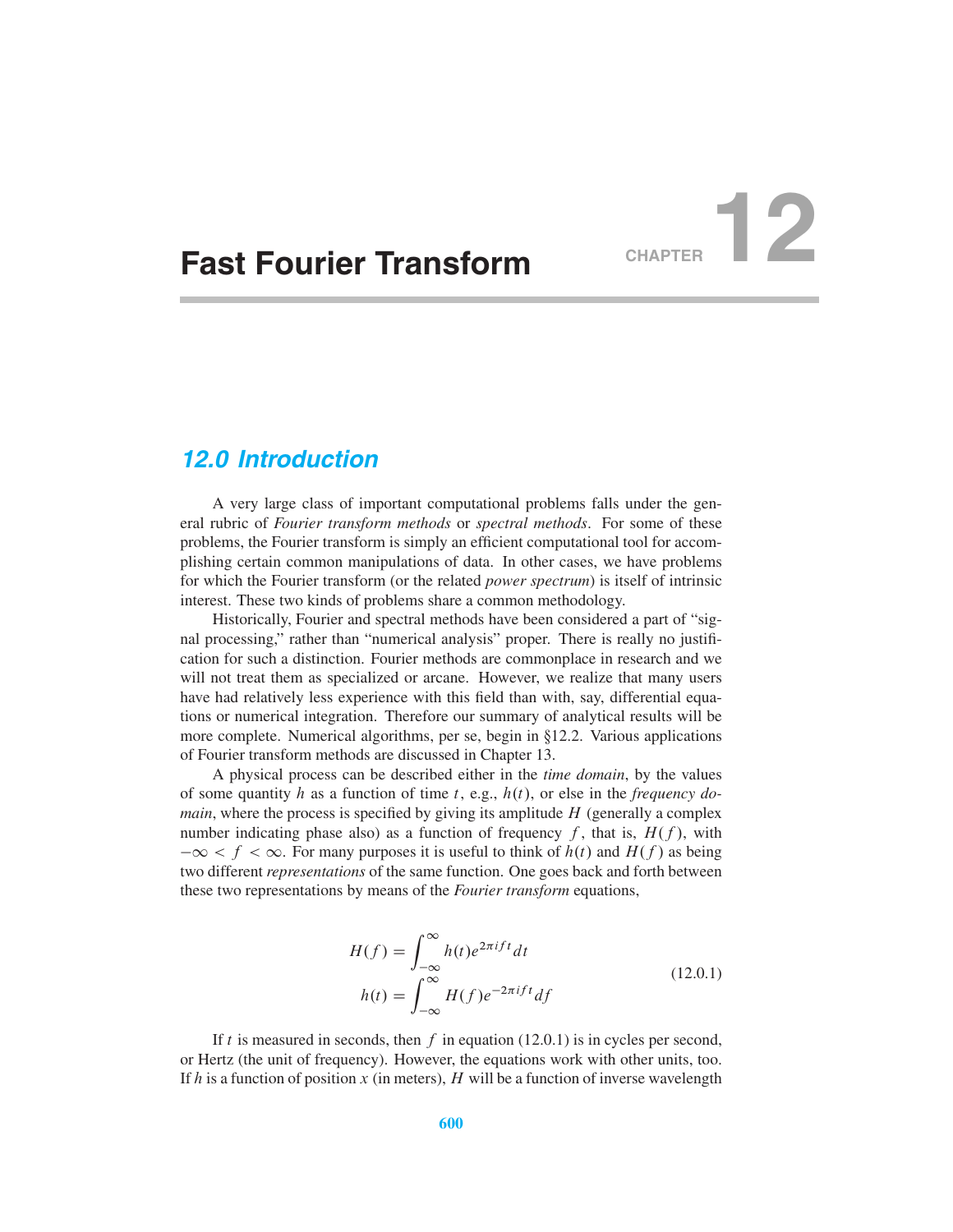(cycles per meter), and so on. If you are trained as a physicist or mathematician, you are probably more used to using *angular frequency*  $\omega$ , which is given in *radians* per second. The relation between  $\omega$  and f,  $H(\omega)$  and  $H(f)$ , is

$$
\omega \equiv 2\pi f \qquad H(\omega) \equiv [H(f)]_{f=\omega/2\pi} \tag{12.0.2}
$$

and equation (12.0.1) looks like this:

$$
H(\omega) = \int_{-\infty}^{\infty} h(t)e^{i\omega t}dt
$$
  
\n
$$
h(t) = \frac{1}{2\pi} \int_{-\infty}^{\infty} H(\omega)e^{-i\omega t}d\omega
$$
\n(12.0.3)

We were raised on the  $\omega$ -convention, but we changed! There are fewer factors of  $2\pi$  to remember if you use the f-convention, especially when we get to discretely sampled data in  $§12.1$ .

From equation (12.0.1) it is evident at once that Fourier transformation is a *linear* operation. The transform of the sum of two functions is equal to the sum of the transforms. The transform of a constant times a function is that same constant times the transform of the function.

In the time domain, the function  $h(t)$  may happen to have one or more special symmetries. It might be *purely real* or *purely imaginary* or it might be *even*,  $h(t) = h(-t)$ , or *odd*,  $h(t) = -h(-t)$ . In the frequency domain, these symmetries lead to relationships between  $H(f)$  and  $H(-f)$ . The following table gives the correspondence between symmetries in the two domains:

| If $\ldots$                  | then $\ldots$                         |
|------------------------------|---------------------------------------|
| $h(t)$ is real               | $H(-f) = [H(f)]^*$                    |
| $h(t)$ is imaginary          | $H(-f) = -[H(f)]^*$                   |
| $h(t)$ is even               | $H(-f) = H(f)$ [i.e., $H(f)$ is even] |
| $h(t)$ is odd                | $H(-f) = -H(f)$ [i.e., $H(f)$ is odd] |
| $h(t)$ is real and even      | $H(f)$ is real and even               |
| $h(t)$ is real and odd       | $H(f)$ is imaginary and odd           |
| $h(t)$ is imaginary and even | $H(f)$ is imaginary and even          |
| $h(t)$ is imaginary and odd  | $H(f)$ is real and odd                |

In subsequent sections we shall see how to use these symmetries to increase computational efficiency.

Here are some other elementary properties of the Fourier transform. (We'll use the " $\Longleftrightarrow$ " symbol to indicate transform pairs.) If

$$
h(t) \iff H(f) \tag{12.0.4}
$$

is such a pair, then other transform pairs are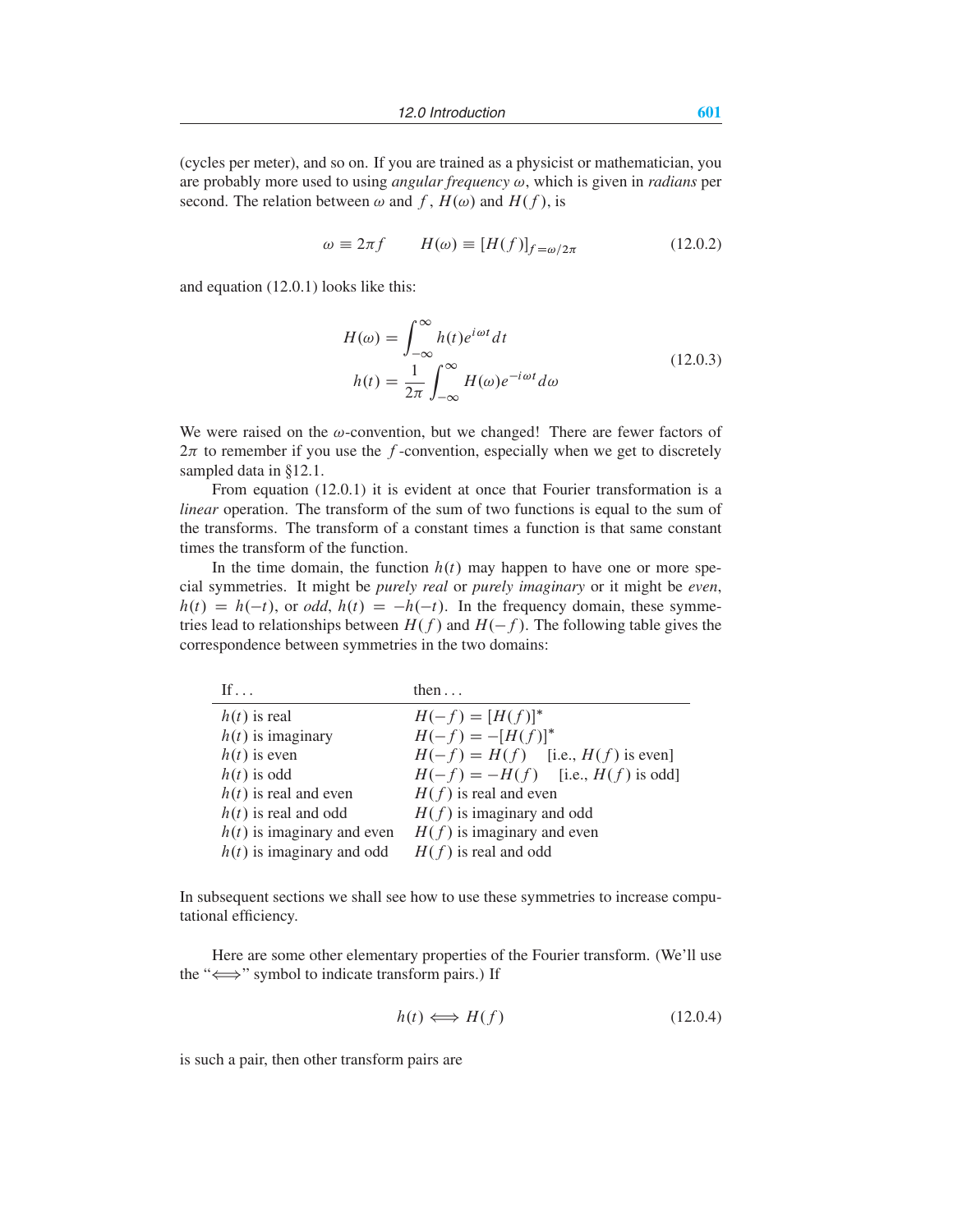$$
h(at) \iff \frac{1}{|a|} H(\frac{f}{a}) \qquad \text{time scaling} \tag{12.0.5}
$$

$$
\frac{1}{|b|}h(\frac{t}{b}) \iff H(bf)
$$
 frequency scaling (12.0.6)  
\n
$$
h(t - t_0) \iff H(f) e^{2\pi i f t_0}
$$
 time shifting (12.0.7)  
\n
$$
h(t) e^{-2\pi i f_0 t} \iff H(f - f_0)
$$
 frequency shifting (12.0.8)

With two functions  $h(t)$  and  $g(t)$ , and their corresponding Fourier transforms  $H(f)$  and  $G(f)$ , we can form two combinations of special interest. The *convolution* of the two functions, denoted  $g * h$ , is defined by

$$
g * h \equiv \int_{-\infty}^{\infty} g(\tau)h(t-\tau) d\tau
$$
 (12.0.9)

Note that  $g * h$  is a function in the time domain and that  $g * h = h * g$ . It turns out that the function  $g * h$  is one member of a simple transform pair,

$$
g * h \iff G(f)H(f) \qquad \text{convolution theorem} \tag{12.0.10}
$$

In other words, the Fourier transform of the convolution is just the product of the individual Fourier transforms.

The *correlation* of two functions, denoted  $Corr(g, h)$ , is defined by

$$
Corr(g, h) \equiv \int_{-\infty}^{\infty} g(\tau + t)h(\tau) d\tau
$$
 (12.0.11)

The correlation is a function of t, which is called the *lag*. It therefore lies in the time domain, and it turns out to be one member of the transform pair:

$$
Corr(g, h) \iff G(f)H^*(f) \qquad \text{correlation theorem} \tag{12.0.12}
$$

[More generally, the second member of the pair is  $G(f)H(-f)$ , but we are restricting ourselves to the usual case in which  $g$  and  $h$  are real functions, so we take the liberty of setting  $H(-f) = H^*(f)$ .] This result shows that multiplying the Fourier transform of one function by the complex conjugate of the Fourier transform of the other gives the Fourier transform of their correlation. The correlation of a function with itself is called its *autocorrelation*. In this case (12.0.12) becomes the transform pair

$$
Corr(g, g) \iff |G(f)|^2 \qquad \text{Wiener-Khinchin theorem} \tag{12.0.13}
$$

The *total power* in a signal is the same whether we compute it in the time domain or in the frequency domain. This result is known as *Parseval's theorem*:

total power 
$$
\equiv \int_{-\infty}^{\infty} |h(t)|^2 dt = \int_{-\infty}^{\infty} |H(f)|^2 df
$$
 (12.0.14)

Frequently one wants to know "how much power" is contained in the frequency interval between f and  $f + df$ . In such circumstances, one does not usually distinguish between positive and negative f, but rather regards f as varying from 0 ("zero") frequency" or D.C.) to  $+\infty$ . In such cases, one defines the *one-sided power spectral density (PSD)* of the function h as

$$
P_h(f) \equiv |H(f)|^2 + |H(-f)|^2 \qquad 0 \le f < \infty \tag{12.0.15}
$$

1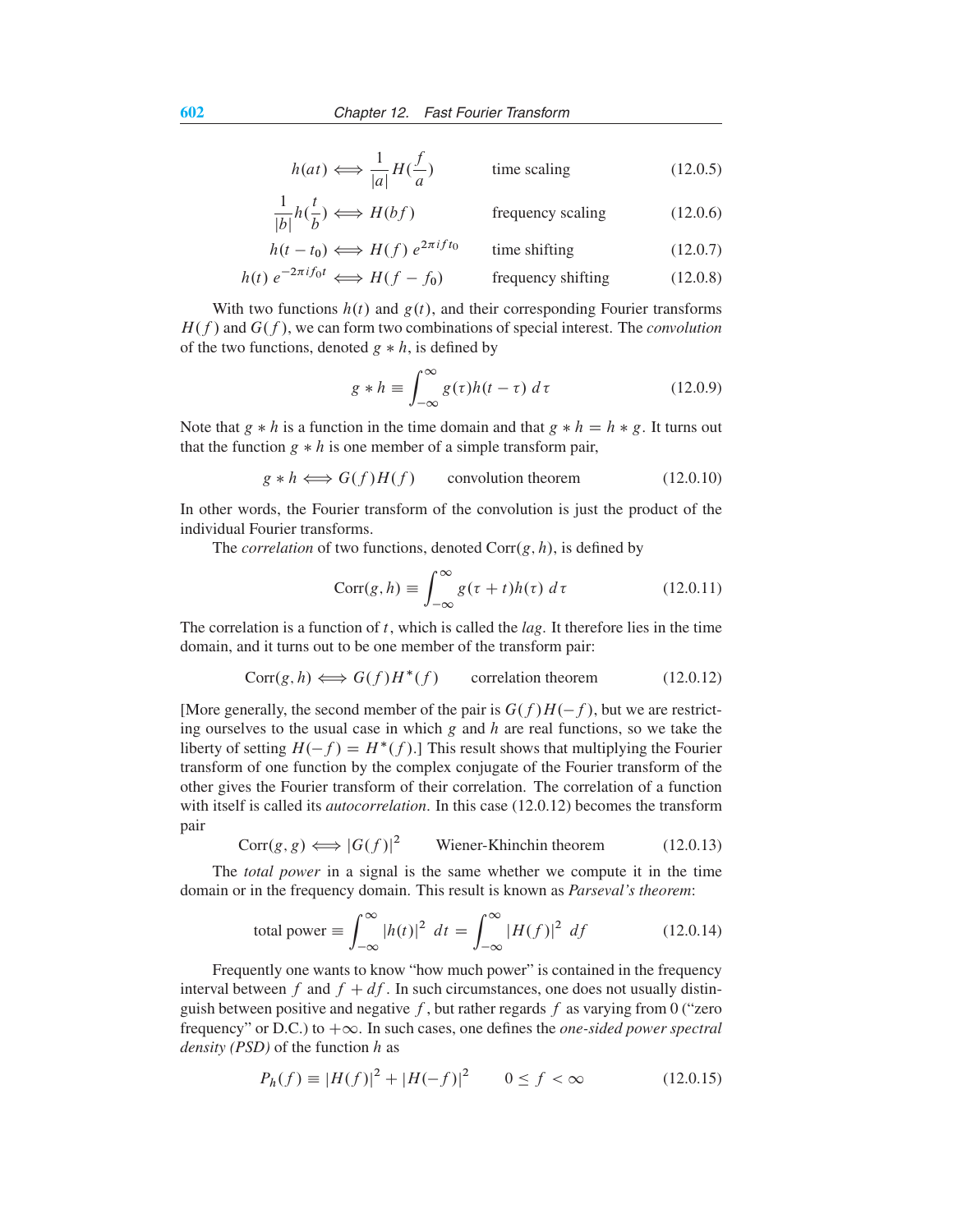

**Figure 12.0.1.** Normalizations of one- and two-sided power spectra. The area under the square of the function, (a), equals the area under its one-sided power spectrum at positive frequencies, (b), and also equals the area under its two-sided power spectrum at positive and negative frequencies, (c).

so that the total power is just the integral of  $P_h(f)$  from  $f = 0$  to  $f = \infty$ . When the function  $h(t)$  is real, the two terms in (12.0.15) are equal, so  $P_h(f) = 2 |H(f)|^2$ . Be warned that one occasionally sees PSDs defined without this factor two. These, strictly speaking, are called *two-sided power spectral densities*, but some books are not careful about stating whether one- or two-sided is to be assumed. We will always use the one-sided density given by equation (12.0.15). Figure 12.0.1 contrasts the two conventions.

If the function  $h(t)$  goes endlessly from  $-\infty < t < \infty$ , then its total power and power spectral density will, in general, be infinite. Of interest then is the *(oneor two-sided) power spectral density per unit time*. This is computed by taking a long, but finite, stretch of the function  $h(t)$ , computing its PSD [that is, the PSD of a function that equals  $h(t)$  in the finite stretch but is zero everywhere else], and then dividing the resulting PSD by the length of the stretch used. Parseval's theorem in this case states that the integral of the one-sided PSD-per-unit-time over positive frequency is equal to the mean square amplitude of the signal  $h(t)$ .

You might well worry about how the PSD-per-unit-time, which is a function of frequency  $f$ , converges as one evaluates it using longer and longer stretches of data. This interesting question is the content of the subject of "power spectrum estimation" and will be considered below in  $\S$ 13.4 –  $\S$ 13.7. A crude answer for now is, the PSD-per-unit-time converges to finite values at all frequencies *except* those where  $h(t)$  has a discrete sine-wave (or cosine-wave) component of finite amplitude. At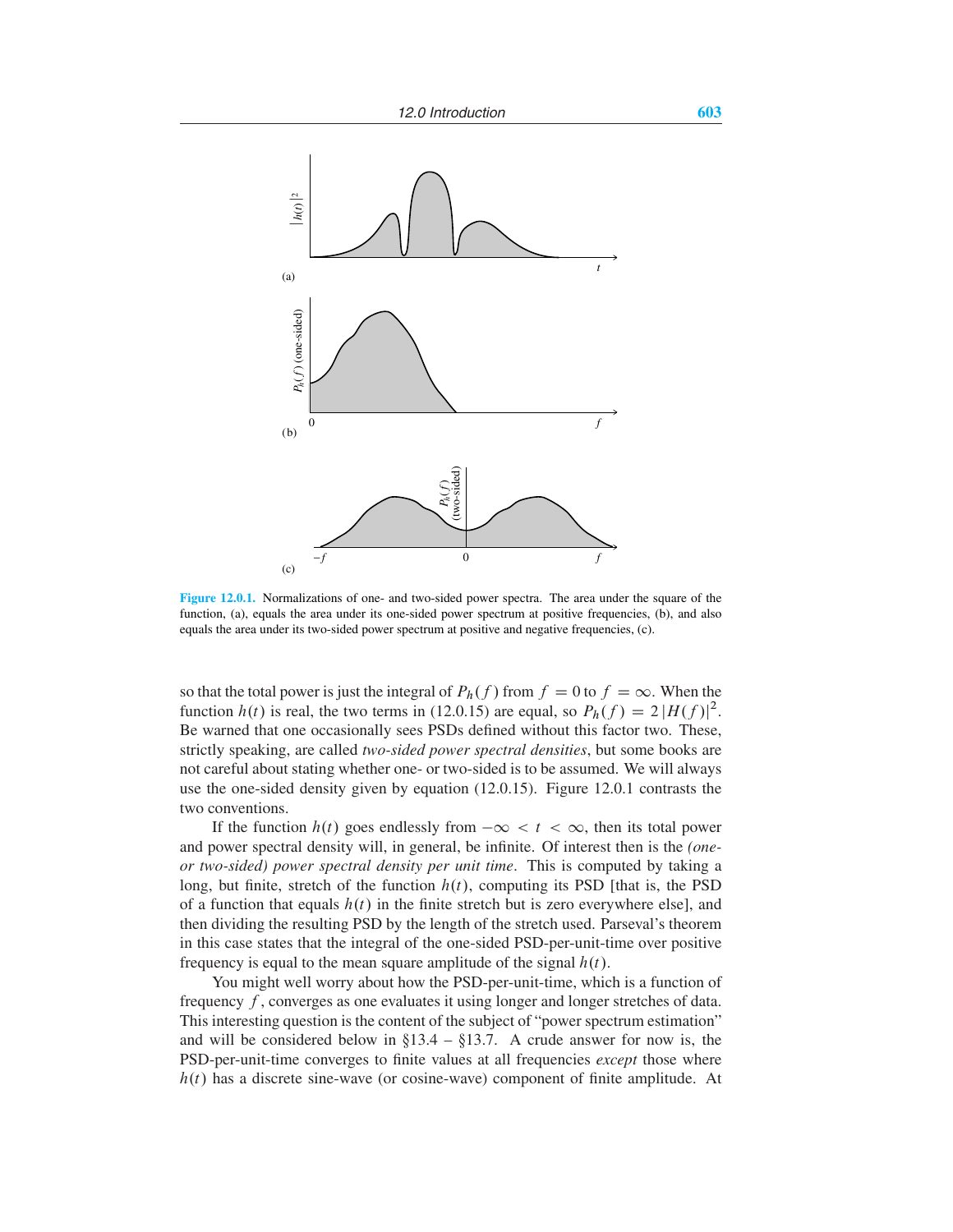those frequencies, it becomes a delta-function, i.e., a sharp spike, whose width gets narrower and narrower, but whose area converges to be the mean square amplitude of the discrete sine or cosine component at that frequency.

We have by now stated all of the analytical formalism that we will need in this chapter, with one exception: In computational work, especially with experimental data, we are almost never given a continuous function  $h(t)$  to work with, but are given, rather, a list of measurements of  $h(t_i)$  for a discrete set of  $t_i$ 's. The profound implications of this seemingly trivial fact are the subject of  $\S 12.1$ .

### **12.0.1 Higher-Order Statistics**

The Wiener-Khinchin theorem, equation (12.0.13), along with the definition (12.0.11), shows that the power spectrum of a function is fully equivalent to the function's *two-point statistic*, that is, the expectation value of the product of the function at two different points separated by t. One can correspondingly define *higher-order statistics* in both the time and Fourier domains. For example, a function's *three-point correlation* is

$$
Corr3(g, g, g) \equiv \int_{-\infty}^{\infty} g(\tau)g(\tau + t_1)g(\tau + t_2) d\tau
$$
 (12.0.16)

a function of the two variables  $t_1$  and  $t_2$ . The two-dimensional Fourier transform ( $\S$ 12.5) of equation (12.0.16) over  $t_1$  and  $t_2$  is called the *bispectrum*, a function of two frequencies  $f_1$  and  $f_2$ .

Higher-order statistics, including the bispectrum, can make visible non-Gaussian and nonlinear phenomena to which two-point statistics (and thus power spectra) are blind. However, they have the disadvantages of being often difficult to interpret and, because of the high powers of the signal that enter, highly susceptible to noise. On these grounds, we advise caution. Useful, if sometimes overly enthusiastic, references are [1,2,3].

### **CITED REFERENCES AND FURTHER READING:**

- Bracewell, R.N. 1999, The Fourier Transform and Its Applications, 3rd ed. (New York: McGraw-Hill)
- Folland, G.B. 1992, Fourier Analysis and Its Applications (Pacific Grove, CA: Wadsworth & Brooks).
- James, J.F. 2002, A Student's Guide to Fourier Transforms, 2nd ed. (Cambridge, UK: Cambridge University Press)
- Elliott, D.F., and Rao, K.R. 1982, Fast Transforms: Algorithms, Analyses, Applications (New York: Academic Press).
- Brillinger, D., and Rosenblatt, M. 1967, "Computation and Intepretation of kth Order Spectra," in B. Harris, ed., Spectral Analysis of Time Signals (New York: Wiley).[1]
- Mendel, J.M. 1991, "Tutorial on Higher-Order Statistics (Spectra) in Signal Processing and System Theory: Theoretical Results and Some Applications," Proceedings of the IEEE, vol. 79, pp. 278–305.[2]
- Nikias, C.L., and Petropulu, A.P. 1993, Higher-Order Spectra Analysis (New Jersey: Prentice-Hall).[3]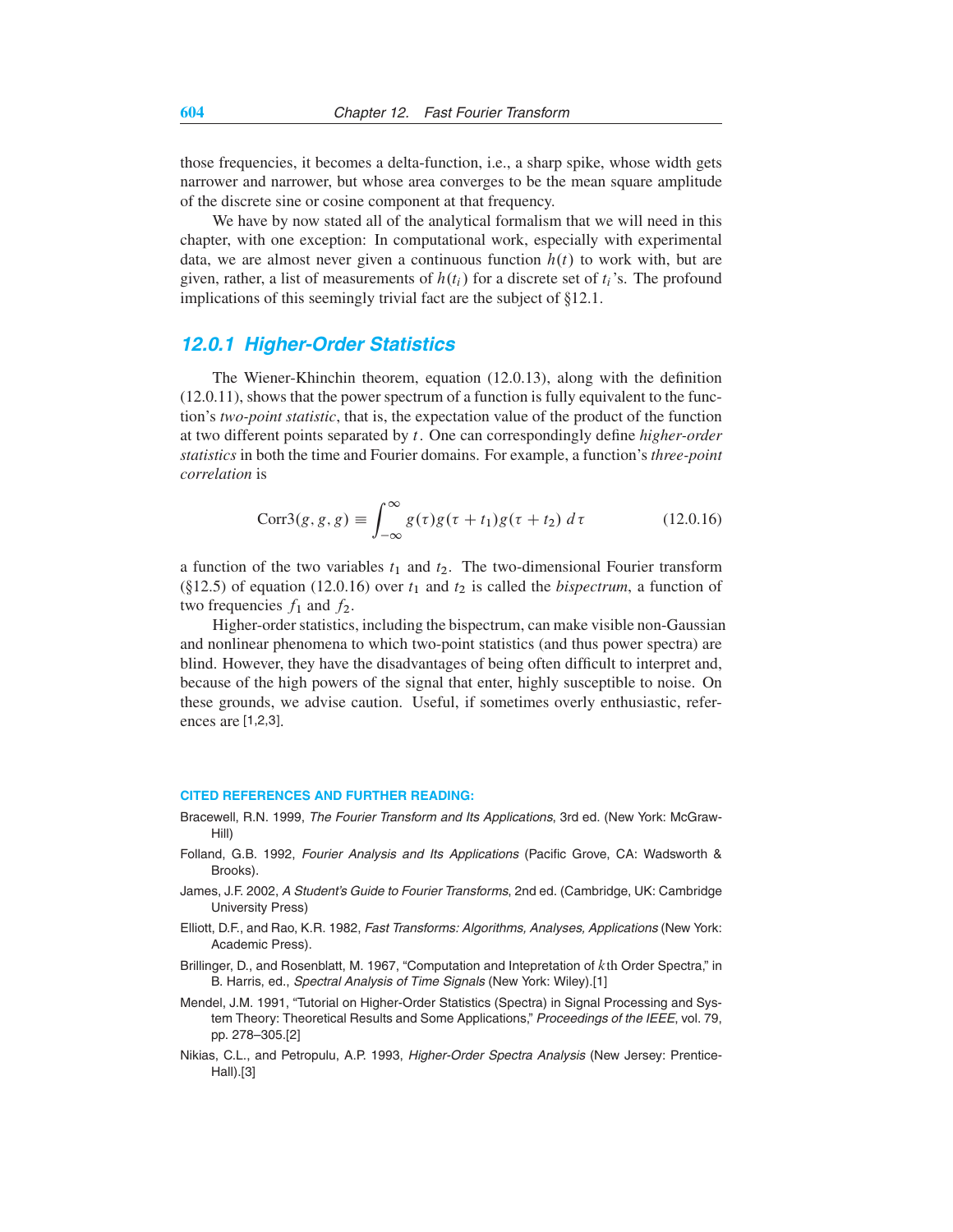# **12.1 Fourier Transform of Discretely Sampled Data**

In the most common situations, function  $h(t)$  is sampled (that is, its value is recorded) at evenly spaced intervals in time. Let  $\Delta$  denote the time interval between consecutive samples, so that the sequence of sampled values is

$$
h_n = h(n\Delta) \qquad n = \dots, -3, -2, -1, 0, 1, 2, 3, \dots \tag{12.1.1}
$$

The reciprocal of the time interval  $\Delta$  is called the *sampling rate*; if  $\Delta$  is measured in seconds, for example, then the sampling rate is the number of samples recorded per second.

### **12.1.1 Sampling Theorem and Aliasing**

For any sampling interval  $\Delta$ , there is also a special frequency  $f_c$ , called the *Nyquist critical frequency*, given by

$$
f_c \equiv \frac{1}{2\Delta} \tag{12.1.2}
$$

If a sine wave of the Nyquist critical frequency is sampled at its positive peak value, then the next sample will be at its negative trough value, the sample after that at the positive peak again, and so on. Expressed otherwise: *Critical sampling of a sine wave is two sample points per cycle.* One frequently chooses to measure time in units of the sampling interval  $\Delta$ . In this case, the Nyquist critical frequency is just the constant 1/2.

The Nyquist critical frequency is important for two related, but distinct, reasons. One is good news, and the other bad news. First the good news. It is the remarkable fact known as the *sampling theorem*: If a continuous function  $h(t)$ , sampled at an interval  $\Delta$ , happens to be *bandwidth limited* to frequencies smaller in magnitude than  $f_c$ , i.e., if  $H(f) = 0$  for all  $|f| \ge f_c$ , then the function  $h(t)$  is *completely determined* by its samples  $h_n$ . In fact,  $h(t)$  is given explicitly by the formula

$$
h(t) = \Delta \sum_{n = -\infty}^{+\infty} h_n \frac{\sin[2\pi f_c(t - n\Delta)]}{\pi(t - n\Delta)}
$$
(12.1.3)

This is a remarkable theorem for many reasons, among them that it shows that the "information content" of a bandwidth limited function is, in some sense, infinitely smaller than that of a general continuous function. Fairly often, one is dealing with a signal that is known on physical grounds to be bandwidth limited (or at least approximately bandwidth limited). For example, the signal may have passed through a physical component with a known, finite frequency response. In this case, the sampling theorem tells us that the entire information content of the signal can be recorded by sampling it at a rate  $\Delta^{-1}$  equal to twice the maximum frequency passed by the amplifier (cf. equation 12.1.2).

Now the bad news. The bad news concerns the effect of sampling a continuous function that is *not* bandwidth limited to less than the Nyquist critical frequency. In that case, it turns out that all of the power spectral density that lies outside of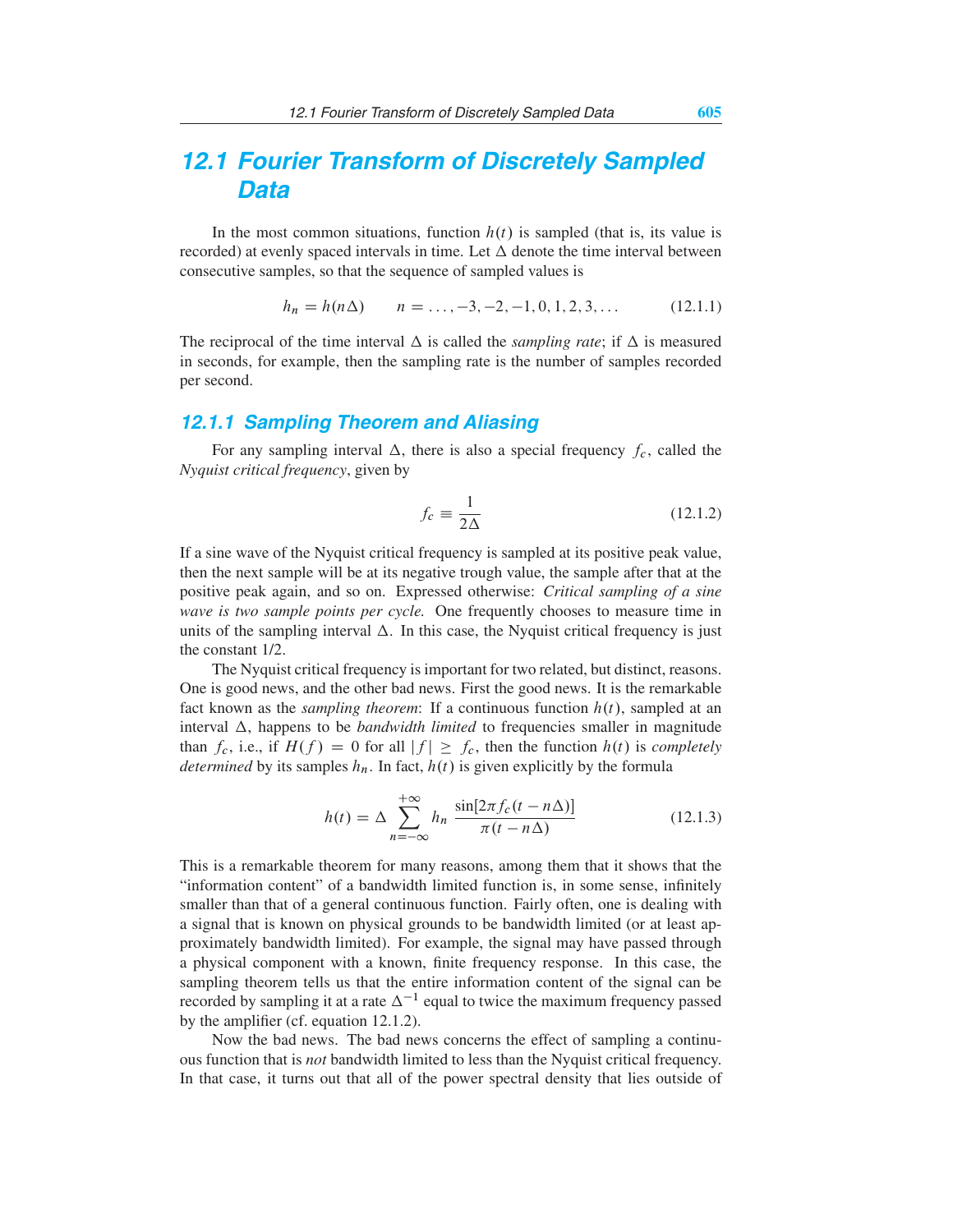

**Figure 12.1.1.** The continuous function shown in (a) is nonzero only for a finite interval of time T. It follows that its Fourier transform, whose modulus is shown schematically in (b), is not bandwidth limited but has finite amplitude for all frequencies. If the original function is sampled with a sampling interval  $\Delta$ , as in (a), then the Fourier transform (c) is defined only between plus and minus the Nyquist critical frequency. Power outside that range is folded over or "aliased" into the range. The effect can be eliminated only by low-pass filtering the original function *before sampling*.

the frequency range  $-f_c < f < f_c$  is spuriously moved into that range. This phenomenon is called *aliasing*. Any frequency component outside of the frequency range  $(-f_c, f_c)$  is *aliased* (falsely translated) into that range by the very act of discrete sampling. You can readily convince yourself that two waves  $\exp(2\pi i f_1 t)$  and  $\exp(2\pi i f_2 t)$  give the same samples at an interval  $\Delta$  if and only if  $f_1$  and  $f_2$  differ by a multiple of  $1/\Delta$ , which is just the width in frequency of the range  $(-f_c, f_c)$ . There is little that you can do to remove aliased power once you have discretely sampled a signal. The way to overcome aliasing is to (i) know the natural bandwidth limit of the signal — or else enforce a known limit by analog filtering of the continuous signal, and then (ii) sample at a rate sufficiently rapid to give at least two points per cycle of the highest frequency present. Figure 12.1.1 illustrates these considerations.

To put the best face on this, we can take the alternative point of view: If a continuous function has been competently sampled, then, when we come to estimate its Fourier transform from the discrete samples, we can *assume* (or rather we *might as well* assume) that its Fourier transform is equal to zero outside of the frequency range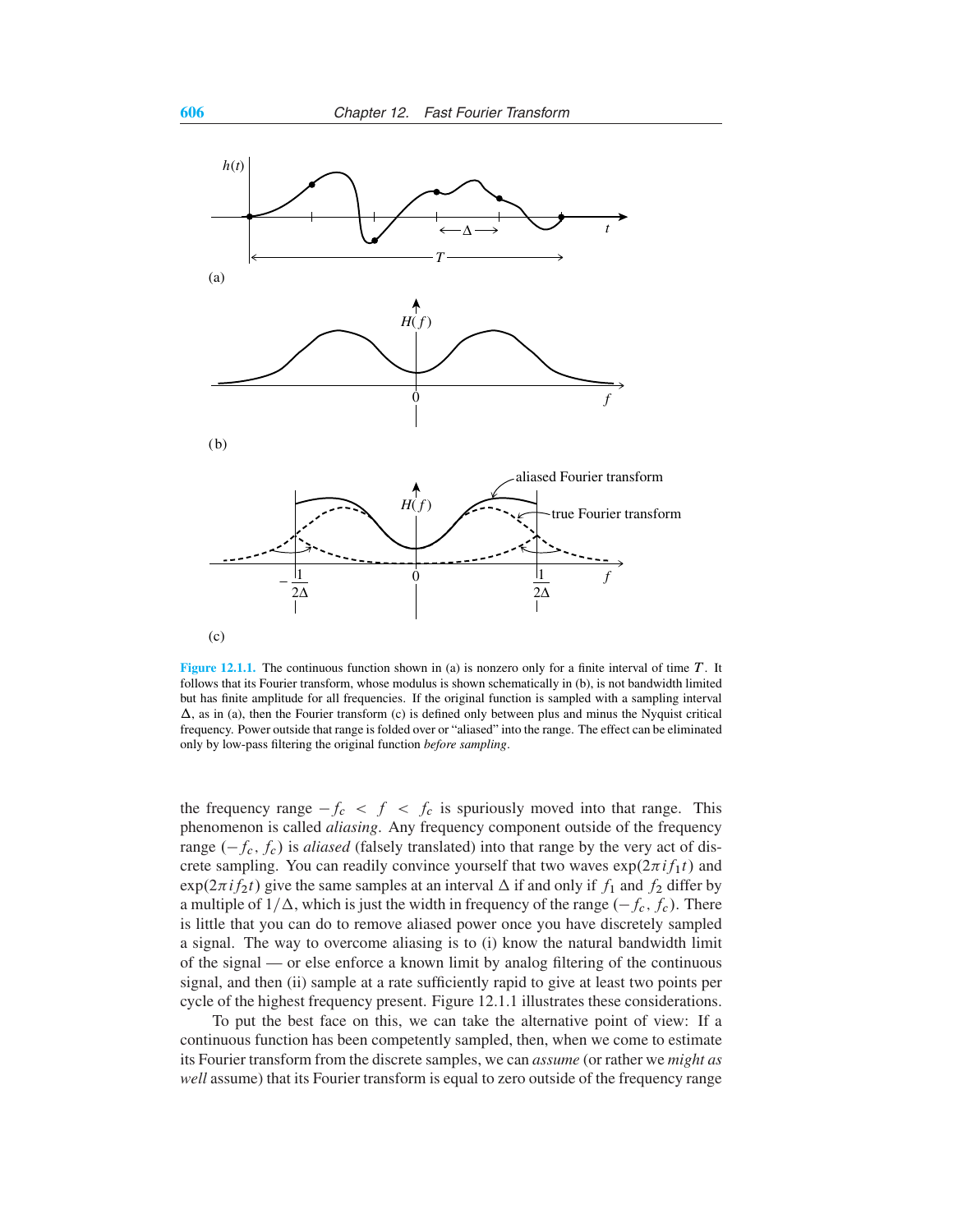in between  $-f_c$  and  $f_c$ . Then we look to the Fourier transform to tell whether the continuous function *has* been competently sampled (aliasing effects minimized). We do this by looking to see whether the Fourier transform is already approaching zero as the frequency approaches  $f_c$  from below or  $-f_c$  from above. If, on the contrary, the transform is going toward some finite value, then chances are that components outside of the range have been folded back over onto the critical range.

### **12.1.2 Discrete Fourier Transform**

We now estimate the Fourier transform of a function from a finite number of its sampled points. Suppose that we have  $N$  consecutive sampled values,

$$
h_k \equiv h(t_k), \qquad t_k \equiv k\Delta, \qquad k = 0, 1, 2, ..., N - 1
$$
 (12.1.4)

so that the sampling interval is  $\Delta$ . To make things simpler, let us also suppose that N is even. If the function  $h(t)$  is nonzero only in a finite interval of time, then that whole interval of time is supposed to be contained in the range of the  $N$  points given. Alternatively, if the function  $h(t)$  goes on forever, then the sampled points are supposed to be at least "typical" of what  $h(t)$  looks like at all other times.

With  $N$  numbers of input, we will evidently be able to produce no more than N independent numbers of output. So, instead of trying to estimate the Fourier transform  $H(f)$  at all values of f in the range  $-f_c$  to  $f_c$ , let us seek estimates only at the discrete values

$$
f_n \equiv \frac{n}{N\Delta}, \qquad n = -\frac{N}{2}, \dots, \frac{N}{2}
$$
 (12.1.5)

The extreme values of  $n$  in (12.1.5) correspond exactly to the lower and upper limits of the Nyquist critical frequency range. If you are really on the ball, you will have noticed that there are  $N + 1$ , not N, values of n in (12.1.5); it will turn out that the two extreme values of  $n$  are not independent (in fact they are equal), but all the others are. This reduces the count to N.

The remaining step is to approximate the integral in (12.0.1) by a discrete sum:

$$
H(f_n) = \int_{-\infty}^{\infty} h(t)e^{2\pi i f_n t} dt \approx \sum_{k=0}^{N-1} h_k e^{2\pi i f_n t_k} \Delta = \Delta \sum_{k=0}^{N-1} h_k e^{2\pi i k n/N}
$$
\n(12.1.6)

Here equations (12.1.4) and (12.1.5) have been used in the final equality. The final summation in equation (12.1.6) is called the *discrete Fourier transform* of the N points  $h_k$ . Let us denote it by  $H_n$ ,

$$
H_n \equiv \sum_{k=0}^{N-1} h_k \; e^{2\pi i k n/N} \tag{12.1.7}
$$

The discrete Fourier transform maps N complex numbers (the  $h_k$ 's) into N complex numbers (the  $H_n$ 's). It does not depend on any dimensional parameter, such as the time scale  $\Delta$ . The relation (12.1.6) between the discrete Fourier transform of a set of numbers and their continuous Fourier transform when they are viewed as samples of a continuous function sampled at an interval  $\Delta$  can be rewritten as

$$
H(f_n) \approx \Delta H_n \tag{12.1.8}
$$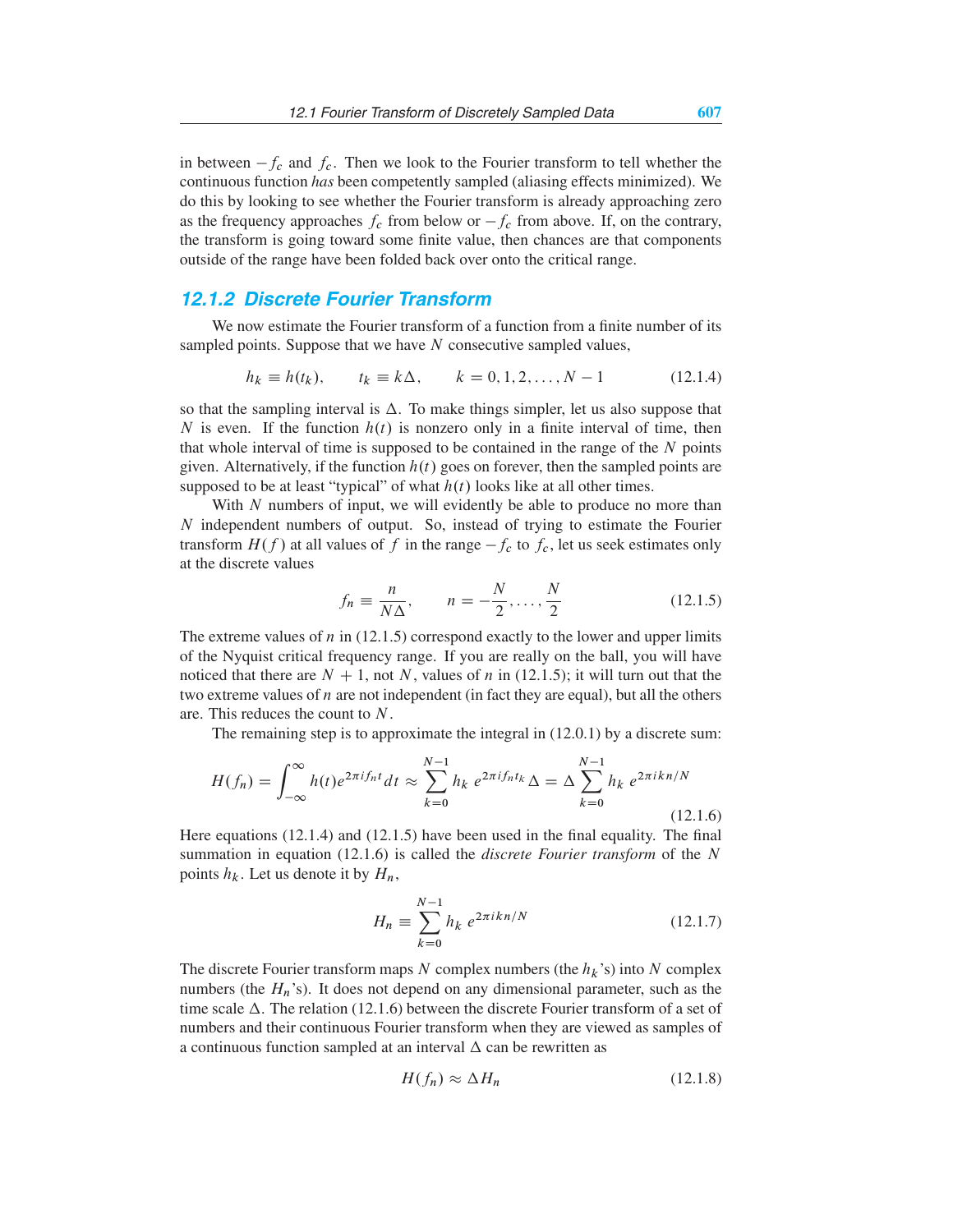where  $f_n$  is given by (12.1.5).

Up to now we have taken the view that the index n in (12.1.7) varies from  $-N/2$ to  $N/2$  (cf. 12.1.5). You can easily see, however, that (12.1.7) is periodic in n, with period N. Therefore,  $H_{-n} = H_{N-n}$ ,  $n = 1, 2, \ldots$ . With this conversion in mind, one generally lets the *n* in  $H_n$  vary from 0 to  $N - 1$  (one complete period). Then n and k (in  $h_k$ ) vary exactly over the same range, so the mapping of N numbers into N numbers is manifest. When this convention is followed, you must remember that zero frequency corresponds to  $n = 0$  and positive frequencies  $0 < f < f_c$ correspond to values  $1 \le n \le N/2 - 1$ , while negative frequencies  $-f_c < f < 0$ correspond to  $N/2 + 1 \le n \le N - 1$ . The value  $n = N/2$  corresponds to *both*  $f = f_c$  and  $f = -f_c$ .

The discrete Fourier transform has symmetry properties almost exactly the same as the continuous Fourier transform. For example, all the symmetries in the table following equation (12.0.3) hold if we read  $h_k$  for  $h(t)$ ,  $H_n$  for  $H(f)$ , and  $H_{N-n}$ for  $H(-f)$ . (Likewise, "even" and "odd" in time refer to whether the values  $h_k$  at k and  $N - k$  are identical or the negative of each other.)

The formula for the discrete *inverse* Fourier transform, which recovers the set of  $h_k$ 's exactly from the  $H_n$ 's is

$$
h_k = \frac{1}{N} \sum_{n=0}^{N-1} H_n e^{-2\pi i k n/N}
$$
 (12.1.9)

Notice that the only differences between (12.1.9) and (12.1.7) are (i) changing the sign in the exponential, and (ii) dividing the answer by  $N$ . This means that a routine for calculating discrete Fourier transforms can also, with slight modification, calculate the inverse transforms.

The discrete form of Parseval's theorem is

$$
\sum_{k=0}^{N-1} |h_k|^2 = \frac{1}{N} \sum_{n=0}^{N-1} |H_n|^2
$$
 (12.1.10)

There are also discrete analogs to the convolution and correlation theorems (equations 12.0.10 and 12.0.12), but we shall defer them to  $\S 13.1$  and  $\S 13.2$ , respectively.

### **CITED REFERENCES AND FURTHER READING:**

Brigham, E.O. 1974, The Fast Fourier Transform (Englewood Cliffs, NJ: Prentice-Hall).

- James, J.F. 2002, A Student's Guide to Fourier Transforms, 2nd ed. (Cambridge, UK: Cambridge University Press)
- Elliott, D.F., and Rao, K.R. 1982, Fast Transforms: Algorithms, Analyses, Applications (New York: Academic Press).

# **12.2 Fast Fourier Transform (FFT)**

How much computation is involved in computing the discrete Fourier transform  $(12.1.7)$  of N points? For many years, until the mid-1960s, the standard answer was this: Define  $W$  as the complex number

$$
W \equiv e^{2\pi i/N} \tag{12.2.1}
$$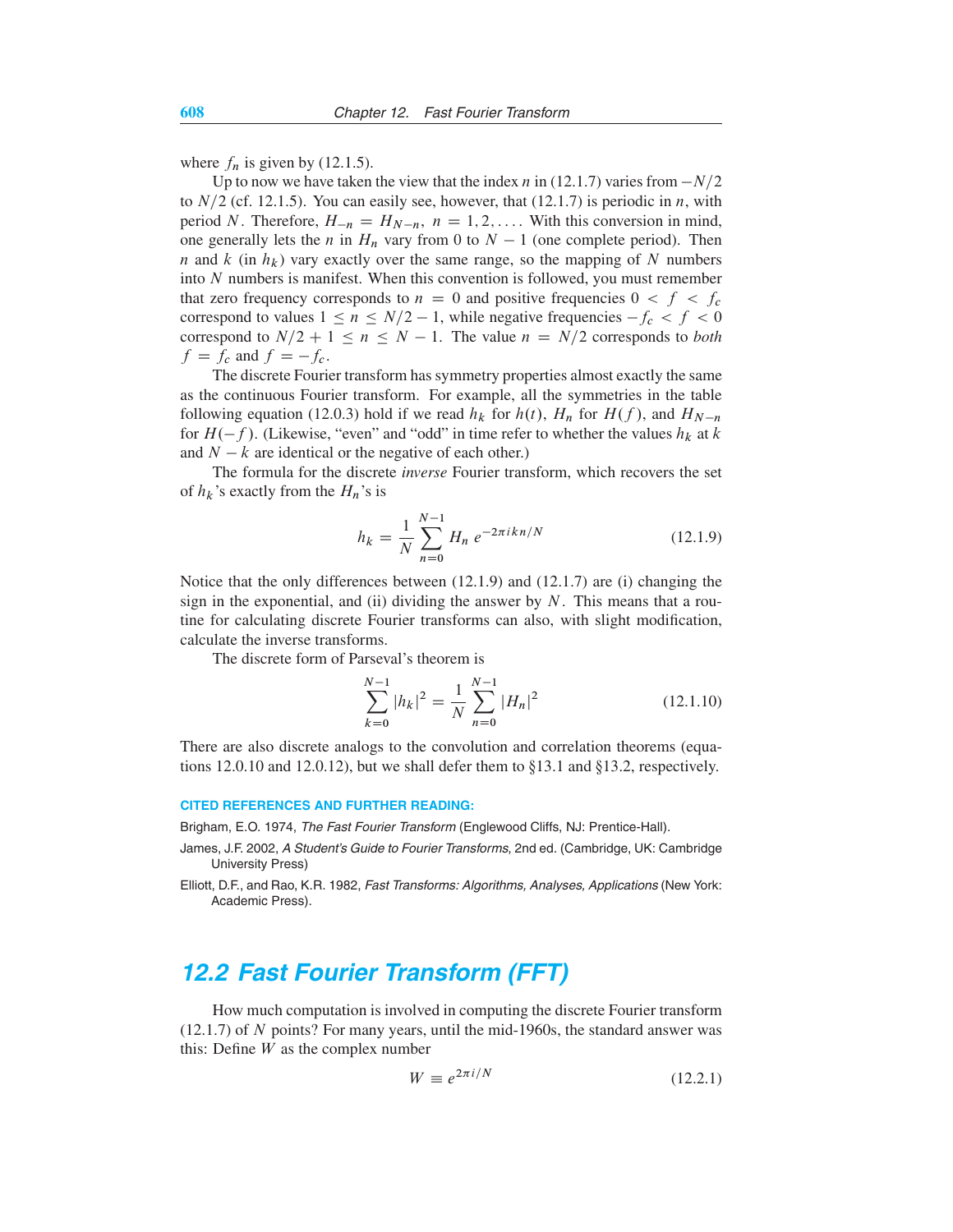Then (12.1.7) can be written as

$$
H_n = \sum_{k=0}^{N-1} W^{nk} h_k
$$
 (12.2.2)

In other words, the vector of  $h_k$ 's is multiplied by a matrix whose  $(n, k)$ th element is the constant W to the power  $n \times k$ . The matrix multiplication produces a vector result whose components are the  $H_n$ 's. This matrix multiplication evidently requires  $N^2$  complex multiplications, plus a smaller number of operations to generate the required powers of W. So, the discrete Fourier transform appears to be an  $O(N^2)$  process. These appearances are deceiving! The discrete Fourier transform can, in fact, be computed in  $O(N \log_2 N)$  operations with an algorithm called the *fast Fourier transform*, or *FFT*. The difference between N  $\log_2 N$  and  $N^2$  is immense. With  $N = 10<sup>8</sup>$ , for example, it is a factor of several million, comparable to the ratio of one second to one month. The existence of an FFT algorithm became generally known only in the mid-1960s, from the work of J.W. Cooley and J.W. Tukey. Retrospectively, we now know (see [1]) that efficient methods for computing the DFT had been independently discovered, and in some cases implemented, by as many as a dozen individuals, starting with Gauss in 1805!

One "rediscovery" of the FFT, that of Danielson and Lanczos in 1942, provides one of the clearest derivations of the algorithm. Danielson and Lanczos showed that a discrete Fourier transform of length N can be rewritten as the sum of two discrete Fourier transforms, each of length  $N/2$ . One of the two is formed from the evennumbered points of the original  $N$ , the other from the odd-numbered points. The proof is simply this:

$$
F_k = \sum_{j=0}^{N-1} e^{2\pi i j k/N} f_j
$$
  
= 
$$
\sum_{j=0}^{N/2-1} e^{2\pi i k (2j)/N} f_{2j} + \sum_{j=0}^{N/2-1} e^{2\pi i k (2j+1)/N} f_{2j+1}
$$
  
= 
$$
\sum_{j=0}^{N/2-1} e^{2\pi i k j/(N/2)} f_{2j} + W^k \sum_{j=0}^{N/2-1} e^{2\pi i k j/(N/2)} f_{2j+1}
$$
  
= 
$$
F_k^e + W^k F_k^o
$$
 (12.2.3)

In the last line, W is the same complex constant as in (12.2.1),  $F_k^e$  denotes the kth component of the Fourier transform of length  $N/2$  formed from the even components of the original  $f_j$ 's, while  $F_k^o$  is the corresponding transform of length  $N/2$  formed from the odd components. Notice also that  $k$  in the last line of (12.2.3) varies from 0 to N, not just to  $N/2$ . Nevertheless, the transforms  $F_k^e$  and  $F_k^o$  are periodic in k with length  $N/2$ . So each is repeated through two cycles to obtain  $F_k$ .

The wonderful thing about the *Danielson-Lanczos lemma* is that it can be used recursively. Having reduced the problem of computing  $F_k$  to that of computing  $F_k^e$  and  $F_k^o$ , we can do the same reduction of  $F_k^e$  to the problem of computing the transform of *its*  $N/4$  even-numbered input data and  $N/4$  odd-numbered data. In other words, we can define  $F_k^{ee}$  and  $F_k^{eo}$  to be the discrete Fourier transforms of the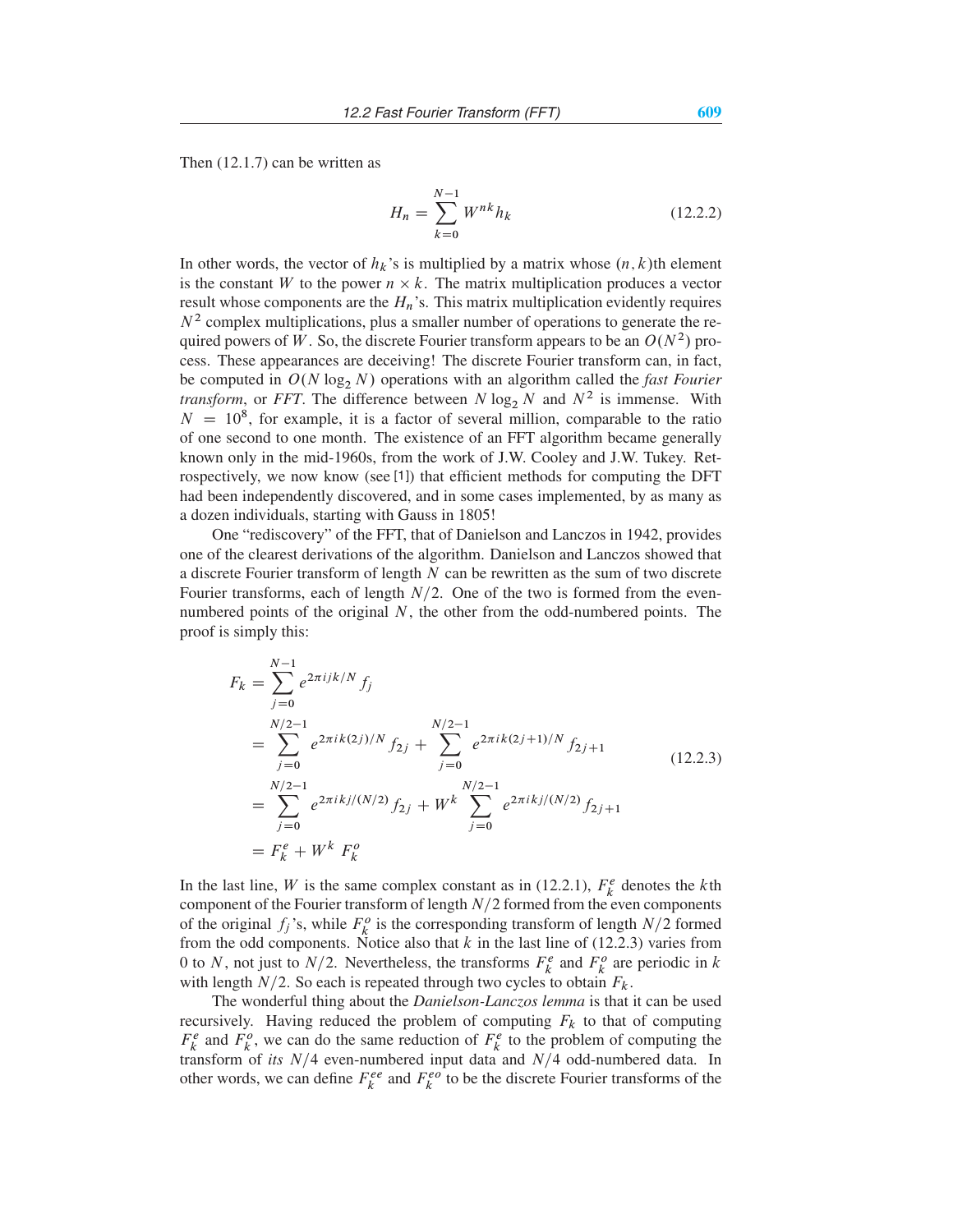points that are respectively even-even and even-odd on the successive subdivisions of the data.

Although there are ways of treating other cases, by far the easiest case is the one in which the original  $N$  is an integer power of 2. In fact, we categorically recommend that you *only* use FFTs with N a power of 2. If the length of your data set is not a power of 2, pad it with zeros up to the next power of 2. (We will give more sophisticated suggestions in subsequent sections below.) With this restriction on  $N$ , it is evident that we can continue applying the Danielson-Lanczos lemma until we have subdivided the data all the way down to transforms of length one. What is the Fourier transform of length one? It is just the identity operation that copies its one input number into its one output slot! In other words, for every pattern of  $\log_2 N$ e's and o's, there is a one-point transform that is just one of the input numbers  $f_n$ ,

$$
F_k^{eoeeoe\dots oee} = f_n \qquad \text{for some } n \tag{12.2.4}
$$

(Of course this one-point transform actually does not depend on  $k$ , since it is periodic in  $k$  with period 1.)

The next trick is to figure out which value of  $n$  corresponds to which pattern of  $e$ 's and  $o$ 's in equation (12.2.4). The answer is: Reverse the pattern of  $e$ 's and  $o's$ , then let  $e = 0$  and  $o = 1$ , and you will have, *in binary*, the value of n. Do you see why it works? It is because the successive subdivisions of the data into even and odd are tests of successive low-order (least significant) bits of  $n$ . This idea of *bit reversal* can be exploited in a very clever way that, along with the Danielson-Lanczos lemma, makes FFTs practical: Suppose we take the original vector of data  $f_i$  and rearrange it into bit-reversed order (see Figure 12.2.1), so that the individual numbers are in the order not of  $j$ , but of the number obtained by bit reversing  $j$ . Then the bookkeeping on the recursive application of the Danielson-Lanczos lemma becomes extraordinarily simple. The points as given are the one-point transforms. We combine adjacent pairs to get two-point transforms, then combine adjacent pairs of pairs to get four-point transforms, and so on, until the first and second halves of the whole data set are combined into the final transform. Each combination takes of order N operations, and there are evidently  $\log_2 N$  combinations, so the whole algorithm is of order  $N \log_2 N$  (assuming, as is the case, that the process of sorting into bit-reversed order is no greater in order than  $N \log_2 N$ ).

This, then, is the structure of an FFT algorithm: It has two sections. The first section sorts the data into bit-reversed order. Luckily this takes no additional storage, since it involves only swapping pairs of elements. (If  $k_1$  is the bit reverse of  $k_2$ , then  $k_2$  is the bit reverse of  $k_1$ .) The second section has an outer loop that is executed log<sub>2</sub> N times and calculates, in turn, transforms of length 2, 4, 8, ..., N. This series of operations is often called a *butterfly*. For each stage of the process, two nested inner loops range over the subtransforms already computed and the elements of each transform, implementing the Danielson-Lanczos lemma. The operation is made more efficient by restricting external calls for trigonometric sines and cosines to the outer loop, where they are made only  $\log_2 N$  times. Computation of the sines and cosines of multiple angles is through simple recurrence relations in the inner loops (cf. 5.4.6).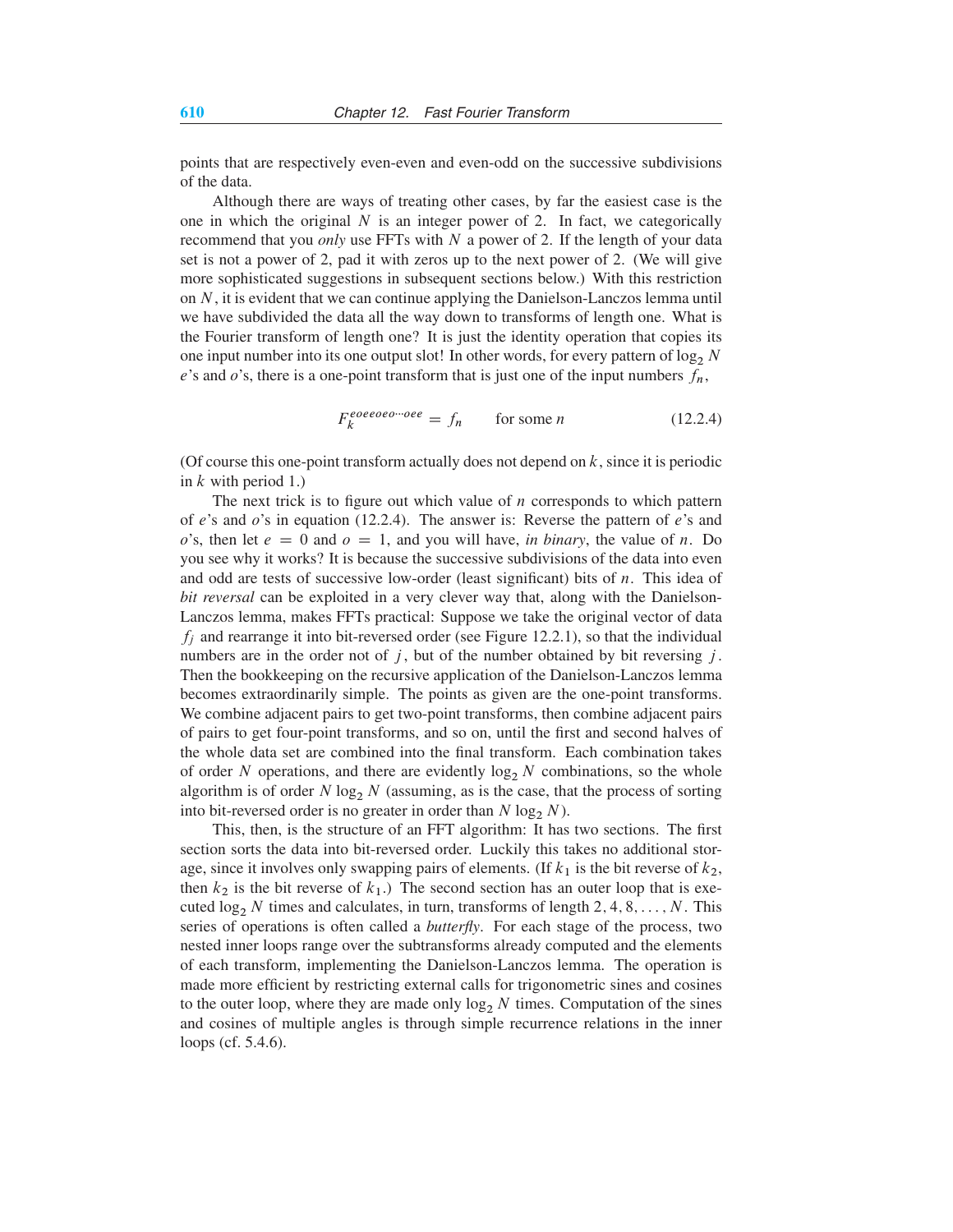

**Figure 12.2.1.** Reordering an array (here of length 8) by bit reversal, (a) between two arrays, versus (b) in place. Bit-reversal reordering is a necessary part of the fast Fourier transform (FFT) algorithm.

### **12.2.1 Bare FFT Routine and Helper Interfaces**

Experience convinces us that a good way to package the FFT is as (i) a bare routine with a minimal interface, plus also (ii) a small set of interface objects that make it easier to get data in and out of the bare routine. The bare FFT routine given below is based on one originally written by N.M. Brenner. The input quantities are the number of complex data points  $n (=N)$ , a pointer to the data array (data [0..2\*n-1]), and isign, which is set to either  $\pm 1$  and is the sign of i in the exponential of equation (12.1.7). When isign is set to  $-1$ , the routine thus calculates the inverse transform  $(12.1.9)$  — except that it does not multiply by the normalizing factor  $1/N$  that appears in that equation. You do that yourself. We test to be sure that n is a power of 2 by the C++ idiom  $n\&(n-1)$ , which is zero only if n is, in binary, 1 followed by any number of zeros.

Notice that the argument n is the number of *complex* data points. The actual length of the Doub array (data  $[0..2*n-1]$ ) is 2n, with each complex value occupying two consecutive locations. In other words,  $data[0]$  is the real part of  $f_0$ , data[1] is the imaginary part of  $f_0$ , and so on up to data[2\*n-2], which is the real part of  $f_{N-1}$ , and data [2\*n-1], which is the imaginary part of  $f_{N-1}$ .

The FFT routine gives back the  $F_n$ 's packed in exactly the same fashion, as n complex numbers. The real and imaginary parts of the zero frequency component  $F_0$ are in data[0] and data[1]; the smallest nonzero positive frequency has real and imaginary parts in data $[2]$  and data $[3]$ ; the smallest (in magnitude) nonzero negative frequency has real and imaginary parts in data[2\*n-2] and data[2\*n-1]. Positive frequencies increasing in magnitude are stored in the real-imaginary pairs data[4], data[5] up to data[n-2], data[n-1]. Negative frequencies of increasing magnitude are stored in data[2\*n-4], data[2\*n-3] down to data[n+2],  $data[n+3]$ . Finally, the pair  $data[n]$ ,  $data[n+1]$  contains the real and imaginary parts of the one aliased point that contains the most positive and the most negative frequencies. You should try to develop a familiarity with this storage arrangement of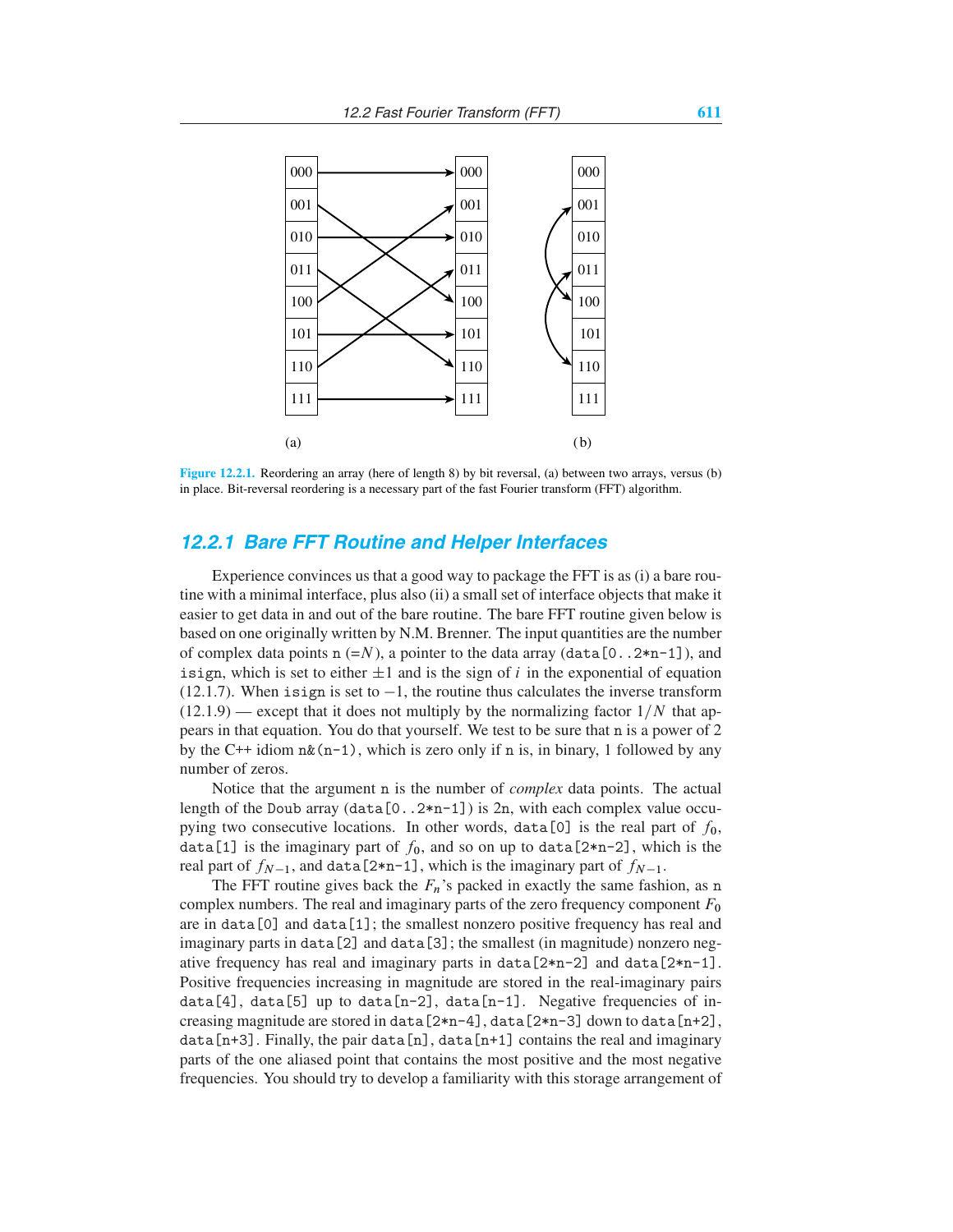# **CHAPTER 13**

# **Fourier and Spectral Applications**

# **13.0 Introduction**

Fourier methods have revolutionized fields of science and engineering, from astronomy to medical imaging, from seismology to spectroscopy. In this chapter, we present some of the basic applications of Fourier and spectral methods that have made these revolutions possible.

Say the word "Fourier" to a numericist, and the response, as if by Pavlovian conditioning, will likely be "FFT." Indeed, the wide application of Fourier methods must be credited principally to the existence of the fast Fourier transform. Better mousetraps move over: If you speed up *any* nontrivial algorithm by a factor of a million or so, the world will beat a path toward finding useful applications for it. The most direct applications of the FFT are to the convolution or deconvolution of data (§13.1), correlation and autocorrelation (§13.2), optimal filtering (§13.3), power spectrum estimation ( $\S$ 13.4), and the computation of Fourier integrals ( $\S$ 13.9).

As important as they are, however, FFT methods are not the be-all and end-all of spectral analysis. Section 13.5 is a brief introduction to the field of time-domain digital filters. In the spectral domain, one limitation of the FFT is that it always represents a function's Fourier transform as a polynomial in  $z = \exp(2\pi i f \Delta)$  (cf. equation 12.1.7). Sometimes, processes have spectra whose shapes are not well represented by this form. An alternative form, which allows the spectrum to have poles in  $z$ , is used in the techniques of linear prediction  $(\S13.6)$  and maximum entropy spectral estimation  $(\S13.7)$ .

Another significant limitation of all FFT methods is that they require the input data to be sampled at evenly spaced intervals. For irregularly or incompletely sampled data, other (albeit slower) methods are available, as discussed in  $§13.8$ .

So-called wavelet methods inhabit a representation of function space that is neither in the temporal nor in the spectral domain, but rather somewhere in-between. Section  $13.10$  is an introduction to this subject. Finally,  $§13.11$  is an excursion into the numerical use of the Fourier sampling theorem.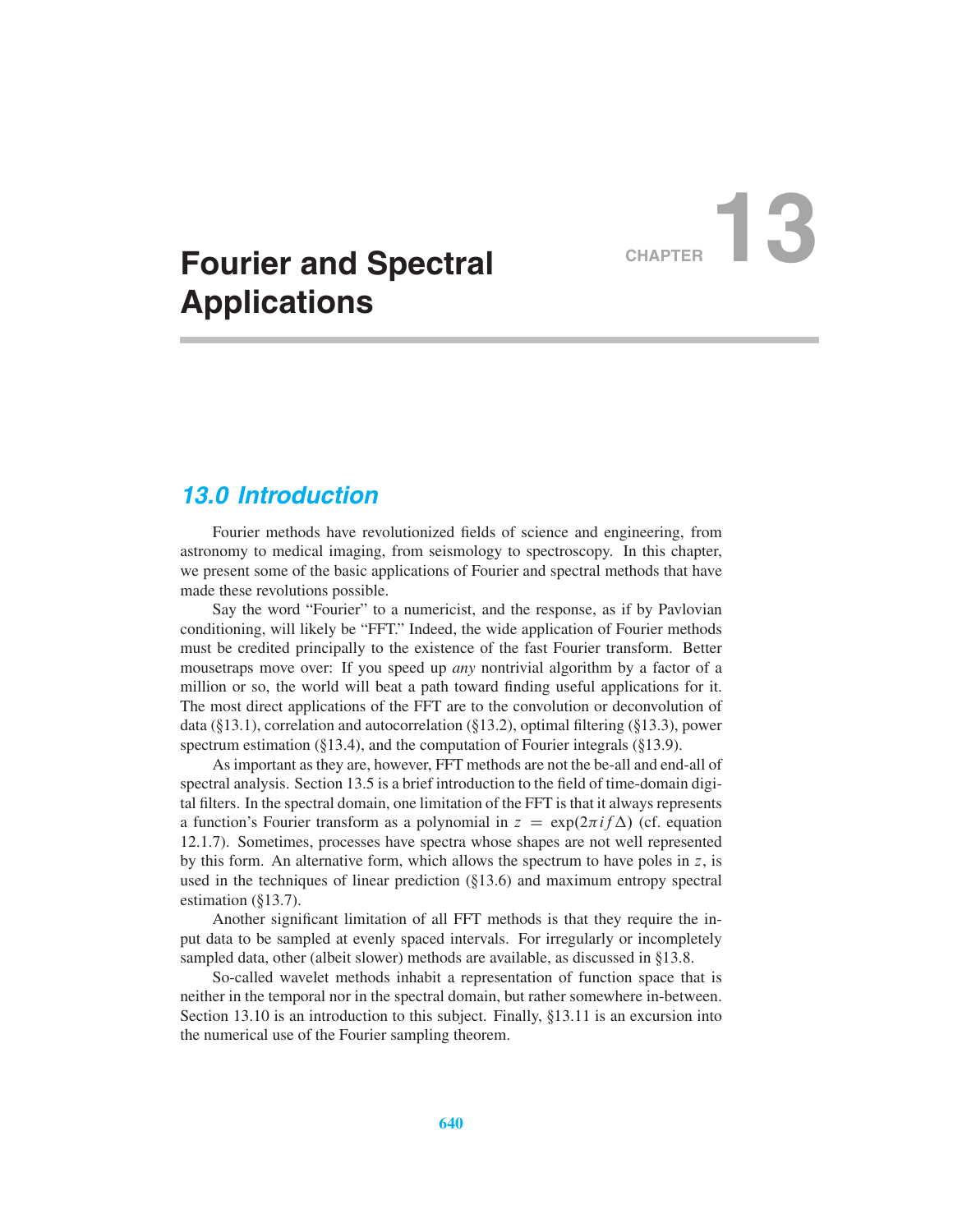

**Figure 13.1.1.** Example of the convolution of two functions. A signal  $s(t)$  is convolved with a response function  $r(t)$ . Since the response function is broader than some features in the original signal, these are "washed out" in the convolution. In the absence of any additional noise, the process can be reversed by deconvolution.

# **13.1 Convolution and Deconvolution Using the FFT**

We have defined the *convolution* of two functions for the continuous case in equation (12.0.9), and have given the *convolution theorem* as equation (12.0.10). The theorem says that the Fourier transform of the convolution of two functions is equal to the product of their individual Fourier transforms. Now, we want to deal with the discrete case. We will mention first the context in which convolution is a useful procedure, and then discuss how to compute it efficiently using the FFT.

The convolution of two functions  $r(t)$  and  $s(t)$ , denoted  $r * s$ , is mathematically equal to their convolution in the opposite order,  $s * r$ . Nevertheless, in most applications the two functions have quite different meanings and characters. One of the functions, say  $s$ , is typically a signal or data stream, which goes on indefinitely in time (or in whatever the appropriate independent variable may be). The other function  $r$  is a "response function," typically a peaked function that falls to zero in both directions from its maximum. The effect of convolution is to smear the signal  $s(t)$ in time according to the recipe provided by the response function  $r(t)$ , as shown in Figure 13.1.1. In particular, a spike or delta-function of unit area in s which occurs at some time  $t_0$  is supposed to be smeared into the shape of the response function itself, but translated from time 0 to time  $t_0$  as  $r(t - t_0)$ .

In the discrete case, the signal  $s(t)$  is represented by its sampled values at equal time intervals  $s_j$ . The response function is also a discrete set of numbers  $r_k$ , with the following interpretation:  $r_0$  tells what multiple of the input signal in one channel (one particular value of j) is copied into the identical output channel (same value of j);  $r_1$  tells what multiple of input signal in channel j is additionally copied into output channel  $j + 1$ ;  $r_{-1}$  tells the multiple that is copied into channel  $j - 1$ ; and so on for both positive and negative values of k in  $r_k$ . Figure 13.1.2 illustrates the situation.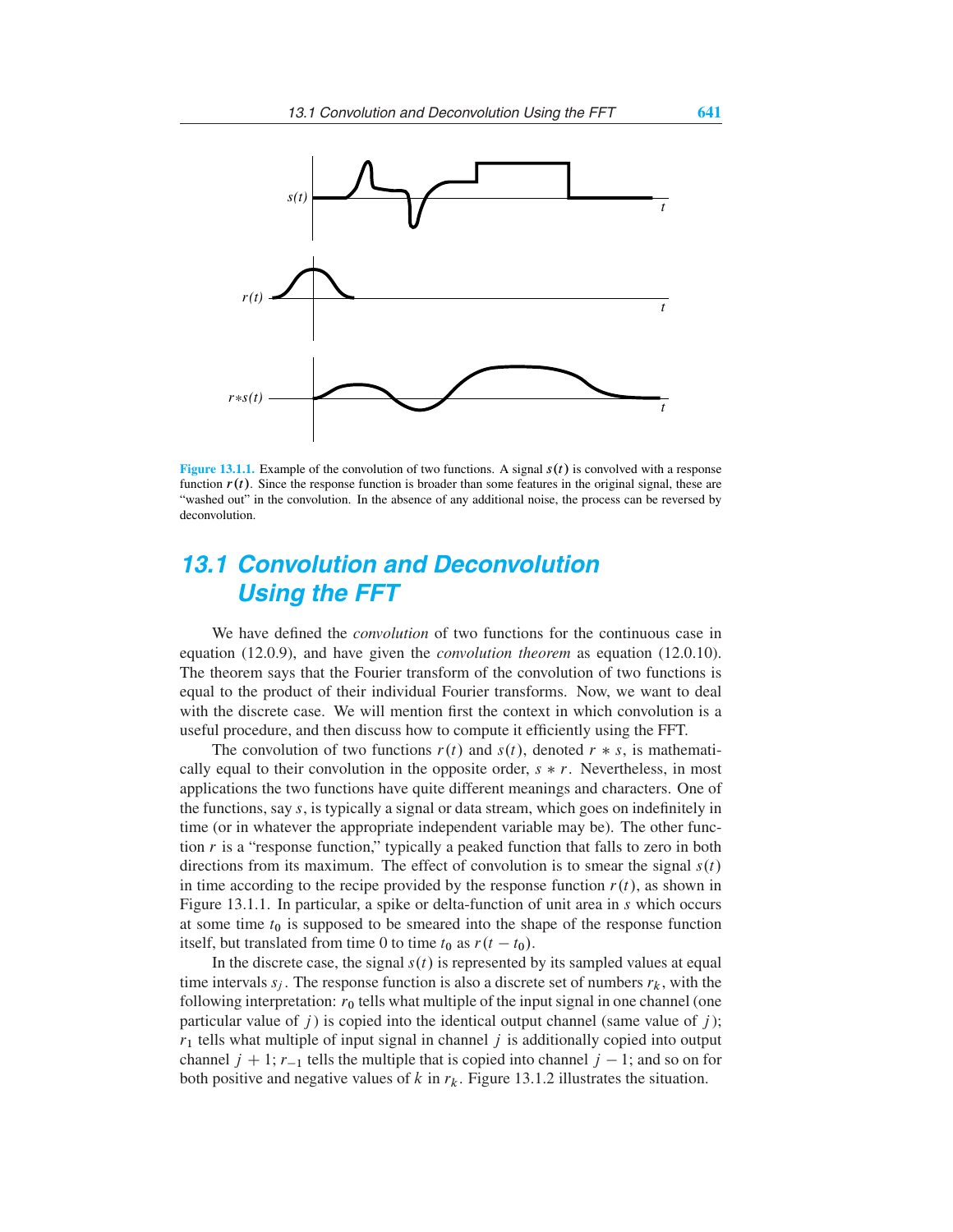

**Figure 13.1.2.** Convolution of discretely sampled functions. Note how the response function for negative times is wrapped around and stored at the extreme right end of the array  $r_k$ .

Example: A response function with  $r_0 = 1$  and all other  $r_k$ 's equal to zero is just the identity filter. Convolution of a signal with this response function gives identically the signal. Another example is the response function with  $r_{14} = 1.5$  and all other  $r_k$ 's equal to zero. This produces convolved output that is the input signal multiplied by 1.5 and delayed by 14 sample intervals.

Evidently, we have just described in words the following definition of discrete convolution with a response function of finite duration M:

$$
(r * s)_j \equiv \sum_{k=-M/2+1}^{M/2} s_{j-k} r_k
$$
 (13.1.1)

If a discrete response function is nonzero only in some range  $-M/2 < k \le M/2$ , where  $M$  is a sufficiently large even integer, then the response function is called a *finite impulse response (FIR)*, and its *duration* is M. (Notice that we are defining M as the number of nonzero *values* of  $r_k$ ; these values span a time interval of  $M - 1$ sampling times.) In most practical circumstances the case of finite  $M$  is the case of interest, either because the response really has a finite duration, or because we choose to truncate it at some point and approximate it by a finite-duration response function.

The *discrete convolution theorem* is this: If a signal  $s_i$  is *periodic* with period N, so that it is completely determined by the N values  $s_0, \ldots, s_{N-1}$ , then its discrete convolution with a response function *of finite duration* N is a member of the discrete Fourier transform pair,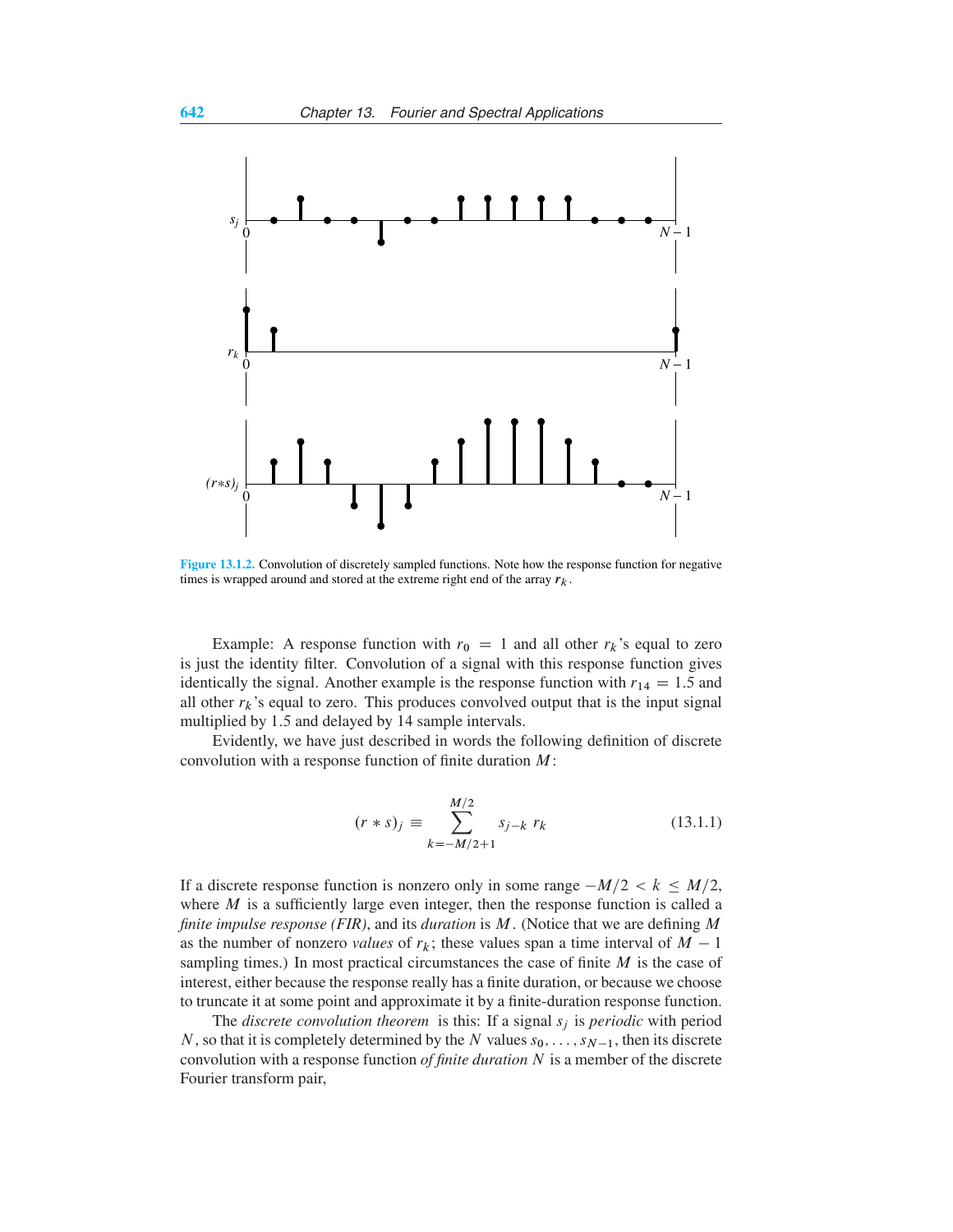$$
\sum_{k=-N/2+1}^{N/2} s_{j-k} r_k \quad \Longleftrightarrow \quad S_n R_n \tag{13.1.2}
$$

Here  $S_n$   $(n = 0, \ldots, N - 1)$  is the discrete Fourier transform of the values  $s_j$   $(j = 1, \ldots, N - 1)$  $0, \ldots, N - 1$ , while  $R_n$   $(n = 0, \ldots, N - 1)$  is the discrete Fourier transform of the values  $r_k$   $(k = 0, ..., N - 1)$ . These values of  $r_k$  are the same as for the range  $k = -N/2 + 1, \ldots, N/2$ , but in wraparound order, exactly as was described at the end of  $§12.2$ .

### **13.1.1 Treatment of End Effects by Zero Padding**

The discrete convolution theorem presumes a set of two circumstances that are not universal. First, it assumes that the input signal is periodic, whereas real data often either go forever without repetition or else consist of one nonperiodic stretch of finite length. Second, the convolution theorem takes the duration of the response to be the same as the period of the data; they are both  $N$ . We need to work around these two constraints.

The second is very straightforward. Almost always, one is interested in a response function whose duration  $M$  is much shorter than the length of the data set  $N$ . In this case, you simply extend the response function to length  $N$  by padding it with zeros, i.e., define  $r_k = 0$  for  $M/2 \le k \le N/2$  and also for  $-N/2 +$  $1 \leq M/2 + 1$ . Dealing with the first constraint is more challenging. Since the convolution theorem rashly assumes that the data are periodic, it will falsely "pollute" the first output channel  $(r * s)$ <sup>0</sup> with some wrapped-around data from the far end of the data stream  $s_{N-1}$ ,  $s_{N-2}$ , etc. (See Figure 13.1.3.) So, we need to set up a buffer zone of zero-padded values at the end of the  $s_i$  vector, in order to make this pollution zero. How many zero values do we need in this buffer? Exactly as many as the most negative index for which the response function is nonzero. For example, if  $r_{-3}$  is nonzero while  $r_{-4}, r_{-5}, \ldots$  are all zero, then we need three zero pads at the end of the data:  $s_{N-3} = s_{N-2} = s_{N-1} = 0$ . These zeros will protect the first output channel  $(r * s)_0$  from wraparound pollution. It should be obvious that the second output channel  $(r * s)$ <sub>1</sub> and subsequent ones will also be protected by these same zeros. Let  $K$  denote the number of padding zeros, so that the last actual input data point is  $s_{N-K-1}$ .

What now about pollution of the very *last* output channel? Since the data now end with  $s_{N-K-1}$ , the last output channel of interest is  $(r * s)_{N-K-1}$ . This channel can be polluted by wraparound from input channel  $s_0$  unless the number K is also large enough to take care of the most positive index  $k$  for which the response function  $r_k$  is nonzero. For example, if  $r_0$  through  $r_6$  are nonzero, while  $r_7, r_8, \ldots$  are all zero, then we need at least  $K = 6$  padding zeros at the end of the data:  $s_{N-6} = ... =$  $s_{N-1} = 0.$ 

To summarize — we need to pad the data with a number of zeros *on one end* equal to the maximum positive duration *or* maximum negative duration of the response function, *whichever is larger*. (For a symmetric response function of duration M, you will need only  $M/2$  zero pads.) Combining this operation with the padding of the response  $r_k$  described above, we effectively insulate the data from artifacts of undesired periodicity. Figure 13.1.4 illustrates matters.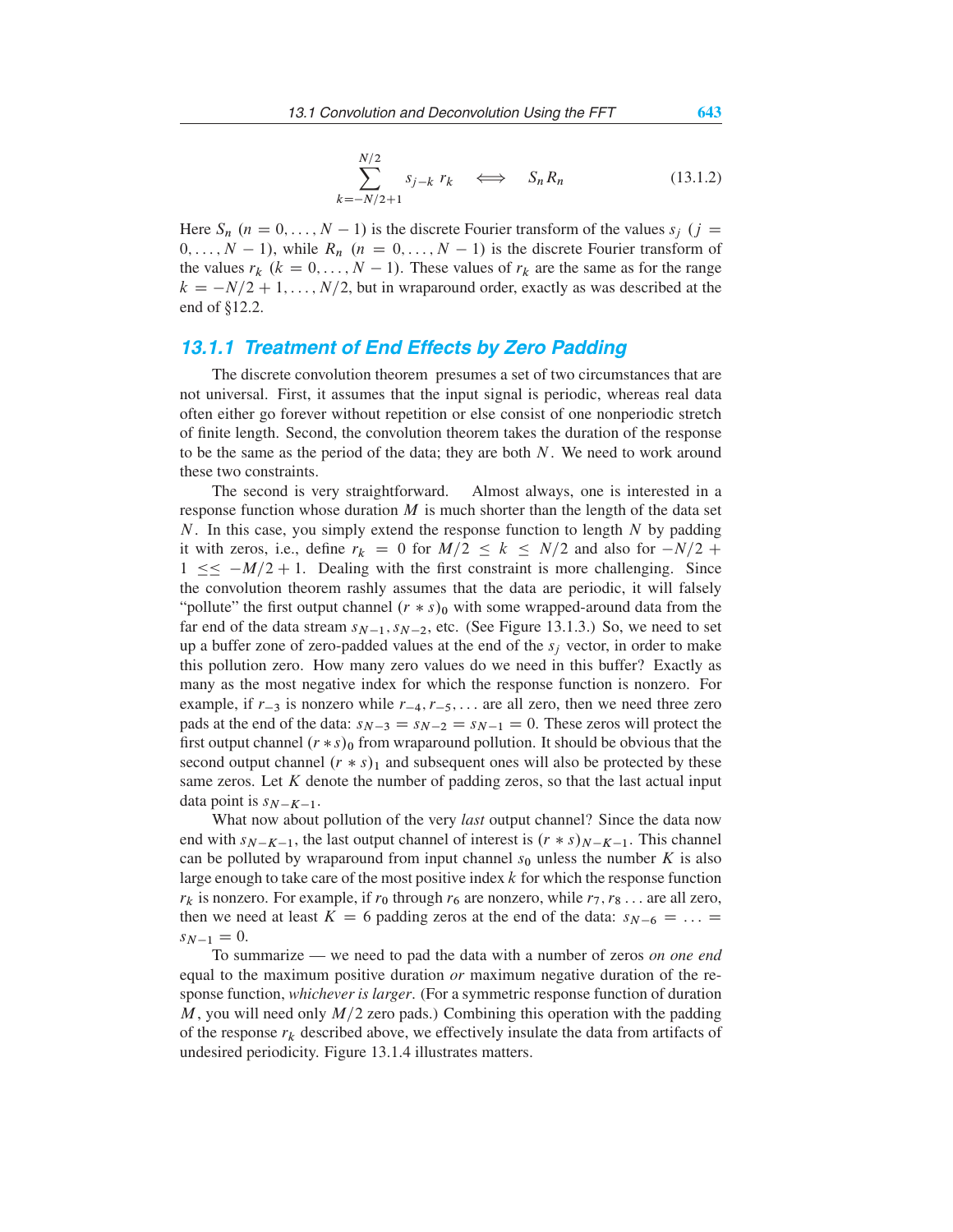

Figure 13.1.3. The wraparound problem in convolving finite segments of a function. Not only must the response function wrap be viewed as cyclic, but so must the sampled original function. Therefore, a portion at each end of the original function is erroneously wrapped around by convolution with the response function.



**Figure 13.1.4.** Zero-padding as solution to the wraparound problem. The original function is extended by zeros, serving a dual purpose: When the zeros wrap around, they do not disturb the true convolution; and while the original function wraps around onto the zero region, that region can be discarded.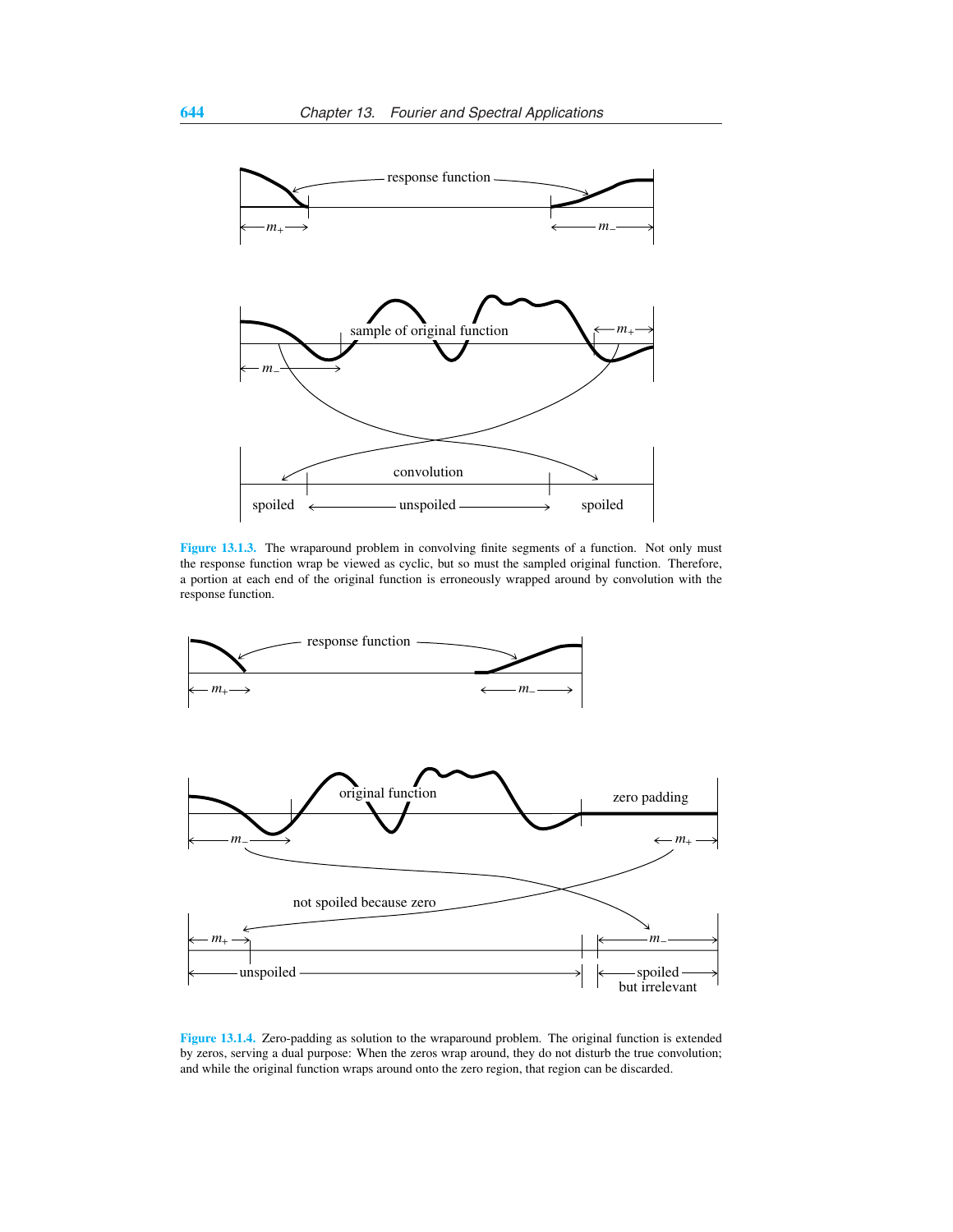## **13.1.2 Use of FFT for Convolution**

The data, complete with zero-padding, are now a set of real numbers  $s_i$ ,  $j =$  $0, \ldots, N - 1$ , and the response function is zero-padded out to duration N and arranged in wraparound order. (Generally this means that a large contiguous section of the  $r_k$ 's, in the middle of that array, is zero, with nonzero values clustered at the two extreme ends of the array.) You now compute the discrete convolution as follows: Use the FFT algorithm to compute the discrete Fourier transform of s and of  $r$ . Multiply the two transforms together component-by-component, remembering that the transforms consist of complex numbers. Then use the FFT algorithm to take the inverse discrete Fourier transform of the products. The answer is the convolution  $r * s$ .

What about *deconvolution*? Deconvolution is the process of *undoing* the smearing in a data set that has occurred under the influence of a known response function, for example, because of the known effect of a less-than-perfect measuring apparatus. The defining equation of deconvolution is the same as that for convolution, namely  $(13.1.1)$ , except now the left-hand side is taken to be known and  $(13.1.1)$  is to be considered as a set of N linear equations for the unknown quantities  $s_i$ . Solving these simultaneous linear equations in the time domain of (13.1.1) is unrealistic in most cases, but the FFT renders the problem almost trivial. Instead of multiplying the transform of the signal and response to get the transform of the convolution, we just divide the transform of the (known) convolution by the transform of the response to get the transform of the deconvolved signal.

This procedure can go wrong *mathematically* if the transform of the response function is exactly zero for some value  $R_n$ , so that we can't divide by it. This indicates that the original convolution has truly lost all information at that one frequency, so that a reconstruction of that frequency component is not possible. You should be aware, however, that apart from mathematical problems, the process of deconvolution has other practical shortcomings. The process is generally quite sensitive to noise in the input data, and to the accuracy to which the response function  $r_k$  is known. Perfectly reasonable attempts at deconvolution can sometimes produce nonsense for these reasons. In such cases you may want to make use of the additional process of *optimal filtering*, which is discussed in §13.3.

Here is our routine for convolution and deconvolution, using the FFT as implemented in realft (§12.3). The data are assumed to be stored in a VecDoub array  $data[0..n-1]$ , with n an integer power of 2. The response function is assumed to be stored in wraparound order in a VecDoub array respns[0..m-1]. The value of m can be any *odd* integer less than or equal to n, since the first thing the program does is to recopy the response function into the appropriate wraparound order in an array of length n. The answer is provided in ans, which is also used as working space.

void convlv(VecDoub\_I &data, VecDoub\_I &respns, const Int isign, example on the convlv.h VecDoub\_O &ans) {

Convolves or deconvolves a real data set data $[0..n-1]$  (including any user-supplied zero padding) with a response function respns [0.  $m-1$ ], where m is an odd integer  $\leq$  n. The response function must be stored in wraparound order: The first half of the array respns contains the impulse response function at positive times, while the second half of the array contains the impulse response function at negative times, counting down from the highest element respns  $[m-1]$ . On input isign is  $+1$  for convolution,  $-1$  for deconvolution. The answer is returned in ans[0..n-1]. n must be an integer power of 2.

Int i,no2,n=data.size(),m=respns.size();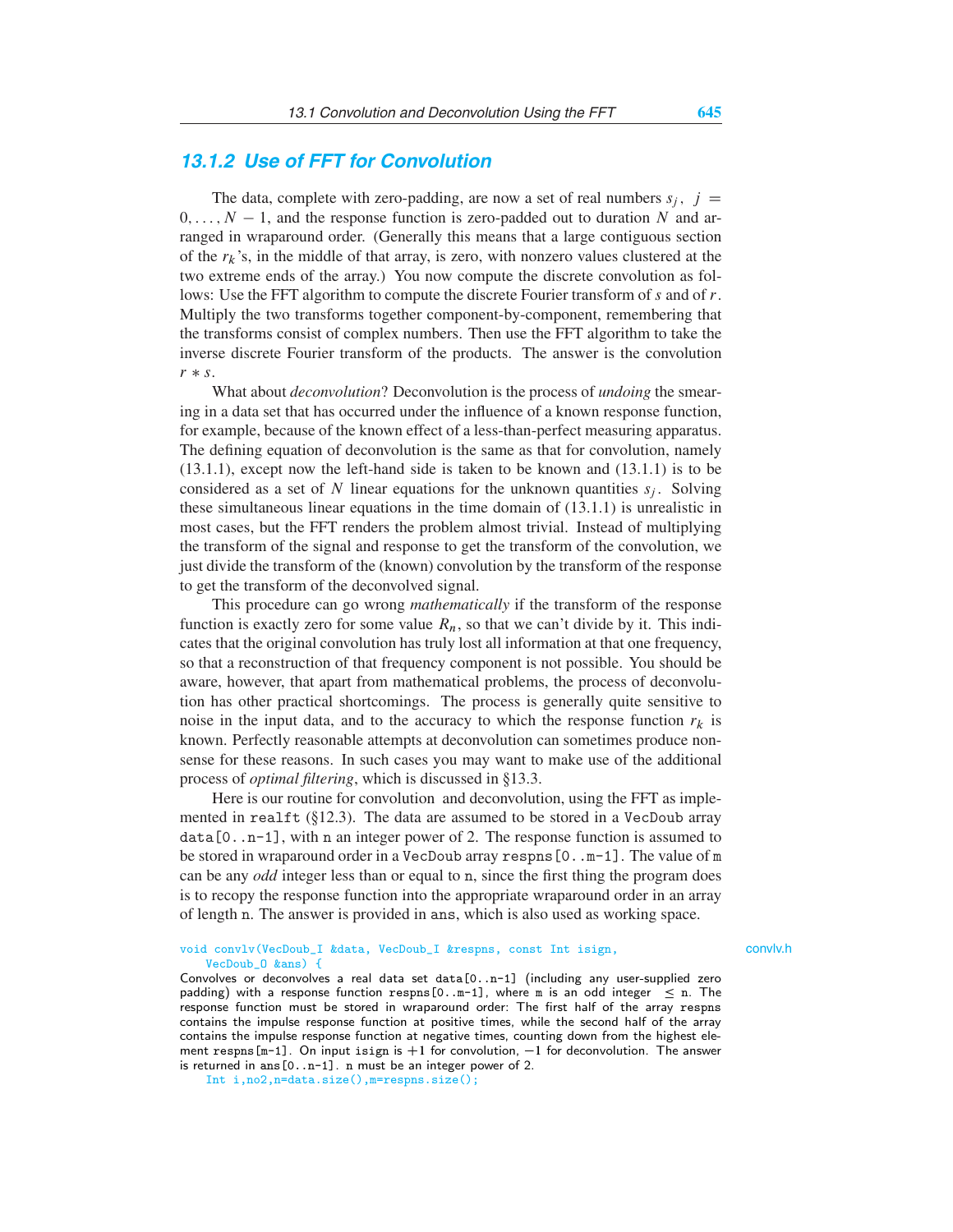```
Doub mag2,tmp;
VecDoub temp(n);
temp[0] = respns[0];<br>for (i=1; i < (m+1)/2; i++) {
                                         Put respns in array of length n.
    temp[i]=respns[i];
    temp[n-i]=respns[m-i];
}
for (i=(m+1)/2; i \leq n-(m-1)/2; i++) Pad with zeros.
    temp[i]=0.0;for (i=0; i \le n; i++)ans[i]=data[i];<br>realft(ans,1);
                                         FFT both arrays.
realft(temp,1);
no2=n>>1;
if (isign == 1) {
    for (i=2; i \le n; i+=2) { Multiply FFTs to convolve.
        tmp=ans[i];
        ans[i]=(ans[i]*temp[i]-ans[i+1]*temp[i+1])/no2;
        ans[i+1]=(ans[i+1]*temp[i]+tmp*temp[i+1])/no2;
    }
    ans[0]=ans[0]*temp[0]/no2;
    ans[1]=ans[1]*temp[1]/no2;
} else if (isign == -1) {<br> for (i=2;i\le n;i+=2) {
                                         Divide FFTs to deconvolve.
        if ((mag2=SQR(temp[i])+SQR(temp[i+1])) == 0.0)throw("Deconvolving at response zero in convlv");
        tmp=ans[i];
        ans[i]=(ans[i]*temp[i]+ans[i+1]*temp[i+1])/mag2/no2;
        ans[i+1]=(ans[i+1]*temp[i]-tmp*temp[i+1])/mag2/no2;
    }
    if temp[0] == 0.0 || temp[1] == 0.0)throw("Deconvolving at response zero in convlv");
    ans[0]=ans[0]/temp[0]/no2;
    ans[1]=ans[1]/temp[1]/no2;
} else throw("No meaning for isign in convlv");
realft(ans,-1); Inverse transform back to time domain.
```
### **13.1.3 Convolving or Deconvolving Very Large Data Sets**

If your data set is so long that you do not want to fit it into memory all at once, then you must break it up into sections and convolve each section separately. Now, however, the treatment of end effects is a bit different. You have to worry not only about spurious wraparound effects, but also about the fact that the ends of each section of data *should* have been influenced by data at the nearby ends of the immediately preceding and following sections of data, but were not so influenced since only one section of data is in the machine at a time.

There are two, related, standard solutions to this problem. Both are fairly obvious, so with a few words of description here, you ought to be able to implement them for yourself. The first solution is called the *overlap-save method*. In this technique you pad only the very beginning of the data with enough zeros to avoid wraparound pollution. After this initial padding, you forget about zero-padding altogether. Bring in a section of data and convolve or deconvolve it. Then throw out the points at each end that are polluted by wraparound end effects. Output only the remaining good points in the middle. Now bring in the next section of data, but not all new data. The first points in each new section overlap the last points from the preceding section of data. The sections must be overlapped sufficiently so that the polluted output points

}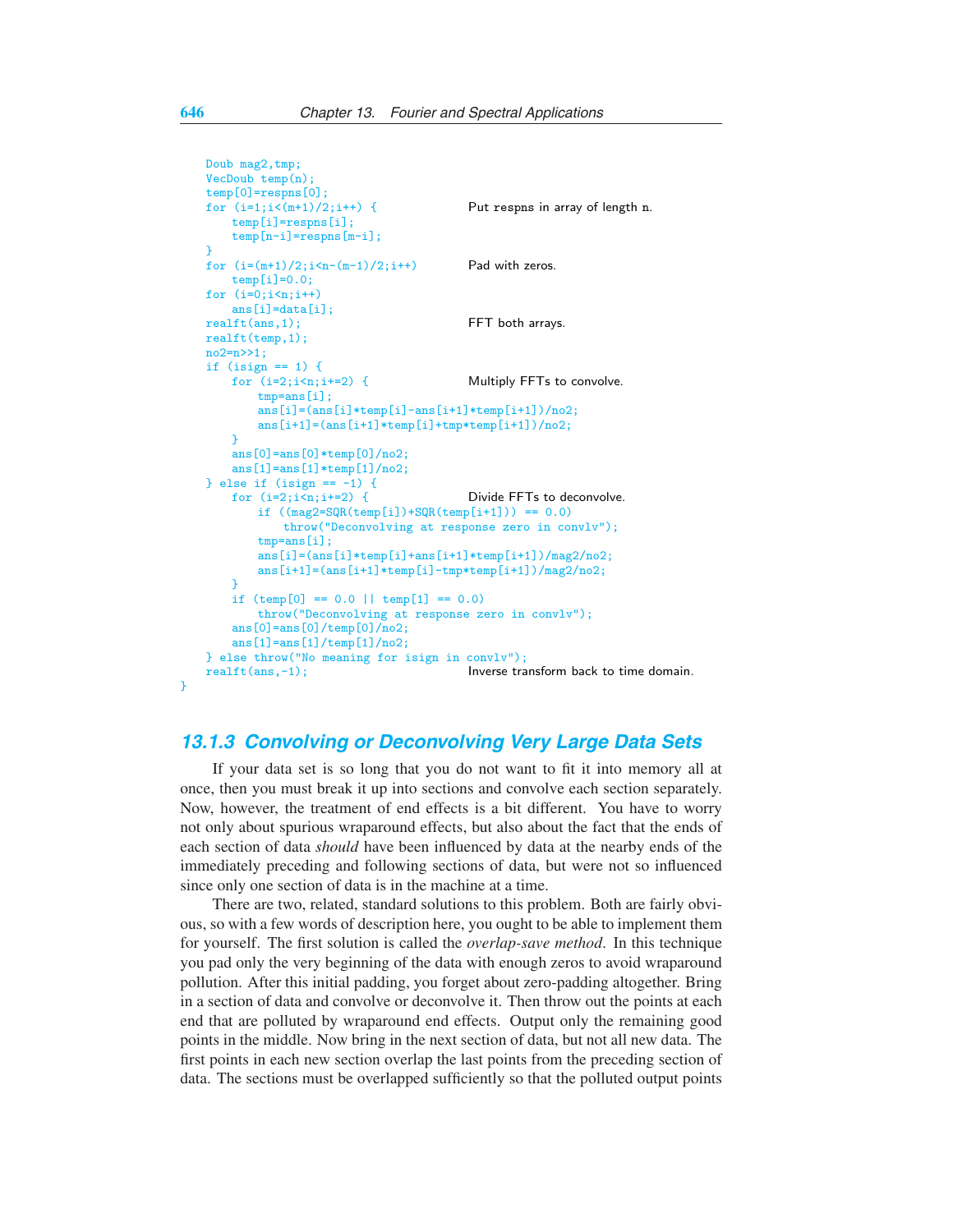

**Figure 13.1.5.** The overlap-add method for convolving a response with a very long signal. The signal data are broken up into smaller pieces. Each is zero-padded at both ends and convolved (denoted by bold arrows in the figure). Finally the pieces are added back together, including the overlapping regions formed by the zero-pads.

at the end of one section are recomputed as the first of the unpolluted output points from the subsequent section. With a bit of thought you can easily determine how many points to overlap and save.

The second solution, called the *overlap-add method*, is illustrated in Figure 13.1.5. Here you *don't* overlap the input data. Each section of data is disjoint from the others and is used exactly once. However, you carefully zero-pad it at both ends so that there is no wraparound ambiguity in the output convolution or deconvolution. Now you overlap *and add* these sections of output. Thus, an output point near the end of one section will have the response due to the input points at the beginning of the next section of data properly added in to it, and likewise for an output point near the beginning of a section, *mutatis mutandis*.

Even when computer memory is available, there is some slight gain in computing speed in segmenting a long data set, since the FFTs'  $N \log_2 N$  is slightly slower than linear in  $N$ . However, the log term is so slowly varying that you will often be much happier to avoid the bookkeeping complexities of the overlap-add or overlapsave methods: If it is practical to do so, just cram the whole data set into memory and FFT away. Then you will have more time for the finer things in life, some of which are described in succeeding sections of this chapter.

### **CITED REFERENCES AND FURTHER READING:**

Nussbaumer, H.J. 1982, Fast Fourier Transform and Convolution Algorithms (New York: Springer).

- Elliott, D.F., and Rao, K.R. 1982, Fast Transforms: Algorithms, Analyses, Applications (New York: Academic Press).
- Brigham, E.O. 1974, The Fast Fourier Transform (Englewood Cliffs, NJ: Prentice-Hall), Chapter 13.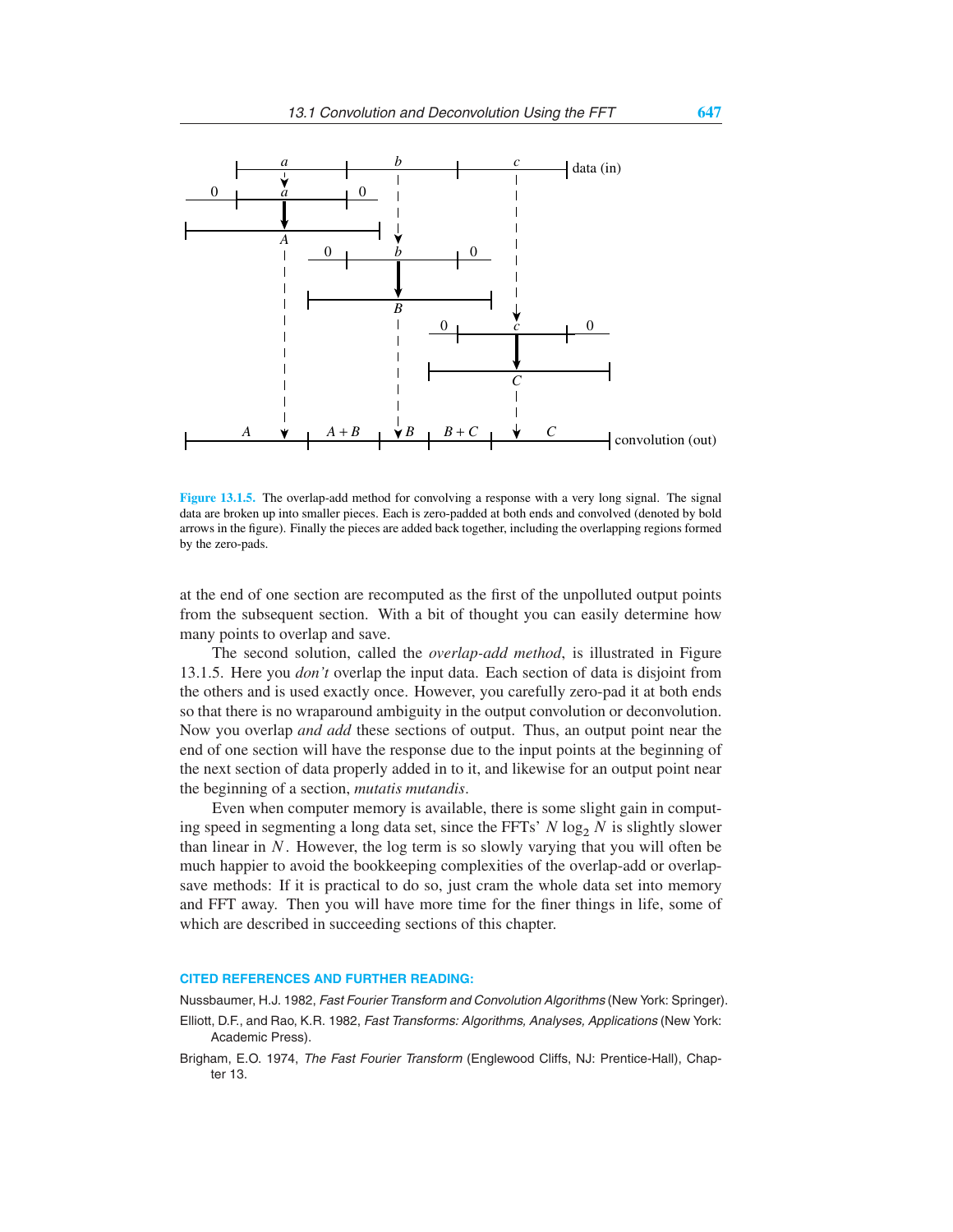# **13.2 Correlation and Autocorrelation Using the FFT**

Correlation is the close mathematical cousin of convolution. It is in some ways simpler, however, because the two functions that go into a correlation are not as conceptually distinct as were the data and response functions that entered into convolution. Rather, in correlation, the functions are represented by different, but generally similar, data sets. We investigate their "correlation," by comparing them both directly superposed, and with one of them shifted left or right.

We have already defined in equation (12.0.11) the correlation between two continuous functions  $g(t)$  and  $h(t)$ , which is denoted Corr $(g, h)$ , and is a function of *lag* t. We will occasionally show this time dependence explicitly, with the rather awkward notation Corr $(g, h)(t)$ . The correlation will be large at some value of t if the first function (g) is a close copy of the second (h) but lags it in time by t, i.e., if the first function is shifted to the right of the second. Likewise, the correlation will be large for some negative value of t if the first function *leads* the second, i.e., is shifted to the left of the second. The relation that holds when the two functions are interchanged is

$$
Corr(g, h)(t) = Corr(h, g)(-t)
$$
\n(13.2.1)

The discrete correlation of two sampled functions  $g_k$  and  $h_k$ , each periodic with period  $N$ , is defined by

$$
Corr(g, h)_j \equiv \sum_{k=0}^{N-1} g_{j+k} h_k
$$
 (13.2.2)

The *discrete correlation theorem* says that this discrete correlation of two real functions  $g$  and  $h$  is one member of the discrete Fourier transform pair

$$
Corr(g, h)_j \iff G_k H_k^* \tag{13.2.3}
$$

where  $G_k$  and  $H_k$  are the discrete Fourier transforms of  $g_j$  and  $h_j$ , and the asterisk denotes complex conjugation. This theorem makes the same presumptions about the functions as those encountered for the discrete convolution theorem.

We can compute correlations using the FFT as follows: FFT the two data sets, multiply one resulting transform by the complex conjugate of the other, and inverse transform the product. The result (call it  $r_k$ ) will formally be a complex vector of length N. However, it will turn out to have all its imaginary parts zero since the original data sets were both real. The components of  $r_k$  are the values of the correlation at different lags, with positive and negative lags stored in the by-now familiar wraparound order: The correlation at zero lag is in  $r_0$ , the first component; the correlation at lag 1 is in  $r_1$ , the second component; the correlation at lag  $-1$  is in  $r_{N-1}$ , the last component; etc.

Just as in the case of convolution we have to consider end effects, since our data will not, in general, be periodic as intended by the correlation theorem. Here again, we can use zero-padding. If you are interested in the correlation for lags as large as  $\pm K$ , then you must append a buffer zone of K zeros at the end of both input data sets. If you want all possible lags from  $N$  data points (not a usual thing), then you will need to pad the data with an equal number of zeros; this is the extreme case. So here is the program: